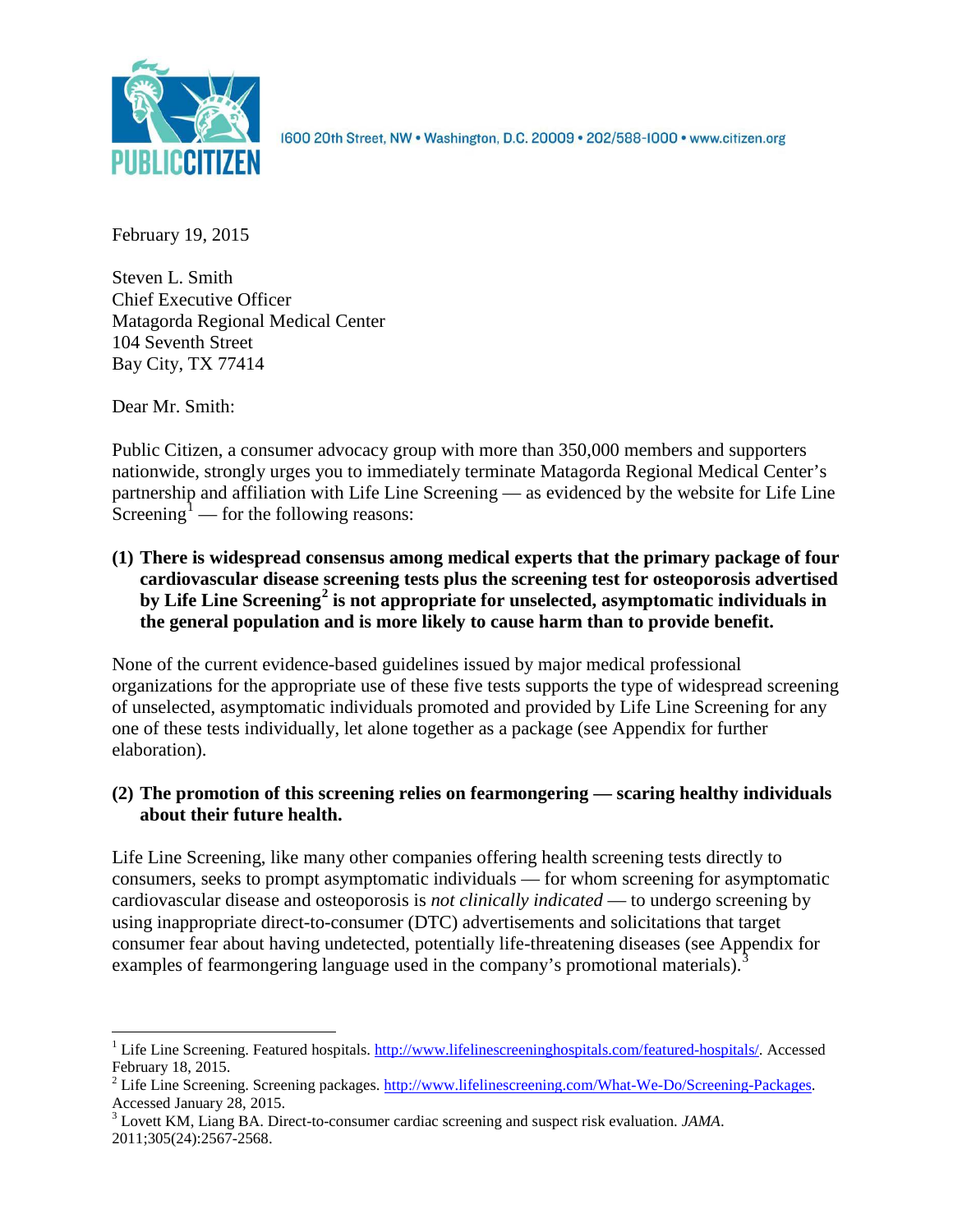### **(3) For many people, false-positive test results from this screening can lead to unfounded anxiety and additional unnecessary, risky, and costly diagnostic procedures and treatment interventions.**[4](#page-1-0),[5](#page-1-1)

Because this screening is performed broadly on *unselected, predominantly asymptomatic populations* (i.e., those not at significant risk), many people will have false**-**positive test results. False-positive results can cause unfounded anxiety and lead to additional diagnostic procedures and treatments, exposing screened individuals to additional risk of physical harm without providing offsetting benefits.

In addition to physical and psychological harms, false-positive results from medically inappropriate screening tests also cause financial harms to the people screened and to others. Unnecessary costs are borne *directly* by the screened patients/consumers for the initial screening and for some of the unnecessary follow-up testing and treatment interventions. Additionally, *indirect* cost to the broader insured population results from insurance companies passing on the costs of superfluous follow-up testing and treatment via increased premiums.

### **(4) Screening unselected, asymptomatic people will lead to** *overdiagnosis***, which occurs when individuals are diagnosed with conditions that will never cause symptoms or death.**

Some individuals undergoing inappropriate screening will have certain true-positive abnormal results, leading to the diagnosis of conditions that will never cause symptoms or death, a problem known as overdiagnosis.<sup>[6](#page-1-2)</sup> As with false-positive test results, overdiagnosis leads to unnecessary anxiety and unnecessary medical interventions. For example, imaging tests, such as the ultrasound cardiovascular disease screening tests offered by Life Line Screening, can detect abnormalities that for many people are minor and not destined to ever progress enough to cause symptoms or death; these people cannot benefit from treatment. In fact, they can only be harmed. When healthy people are systematically encouraged to get screened, overdiagnosis and the problems caused by it are made worse.<sup>[7](#page-1-3)</sup>

## **(5) The promotion and provision of this screening is** *unethical***.**

First, it is exploitative for Life Line Screening to profit from the promotion of medically nonbeneficial testing through the use of misleading advertisements and solicitations that play on people's fear. Second, this screening violates the ethical principles of beneficence (the duty to promote good and act in the best interest of the patient and the health of society) and nonmaleficence (the duty to do no harm to patients).<sup>[8](#page-1-4),[9](#page-1-5)</sup> Finally, direct-to-consumer promotional

<span id="page-1-4"></span>2012;157(10):747-748.

<span id="page-1-5"></span><span id="page-1-0"></span><sup>4</sup> Lovett KM, Liang BA. Direct-to-consumer cardiac screening and suspect risk evaluation. *JAMA*.

<span id="page-1-1"></span><sup>2011;305(24):2567-2568.</sup> <sup>5</sup> Perry S. Buyer beware on 'direct-to-consumer' health screenings. March 21, 2012. *MinnPost.*  [http://www.minnpost.com/second-opinion/2012/03/buyer-beware-direct-consumer-health-screenings.](http://www.minnpost.com/second-opinion/2012/03/buyer-beware-direct-consumer-health-screenings) Accessed January 14, 2015.

<span id="page-1-2"></span><sup>6</sup> Welch HG, Schwartz LM, Woloshin S. *Overdiagnosed: Making People Sick in the Pursuit of Health*. 1st ed. Boston, MA: Beacon Press; 2011: at *xiv*.<br><sup>7</sup> *Ibid*. Page 44.<br><sup>8</sup> Wallace EA, Schumann JH, Weinberger SE. Ethics of commercial screening tests. *Ann Intern Med*.

<span id="page-1-3"></span>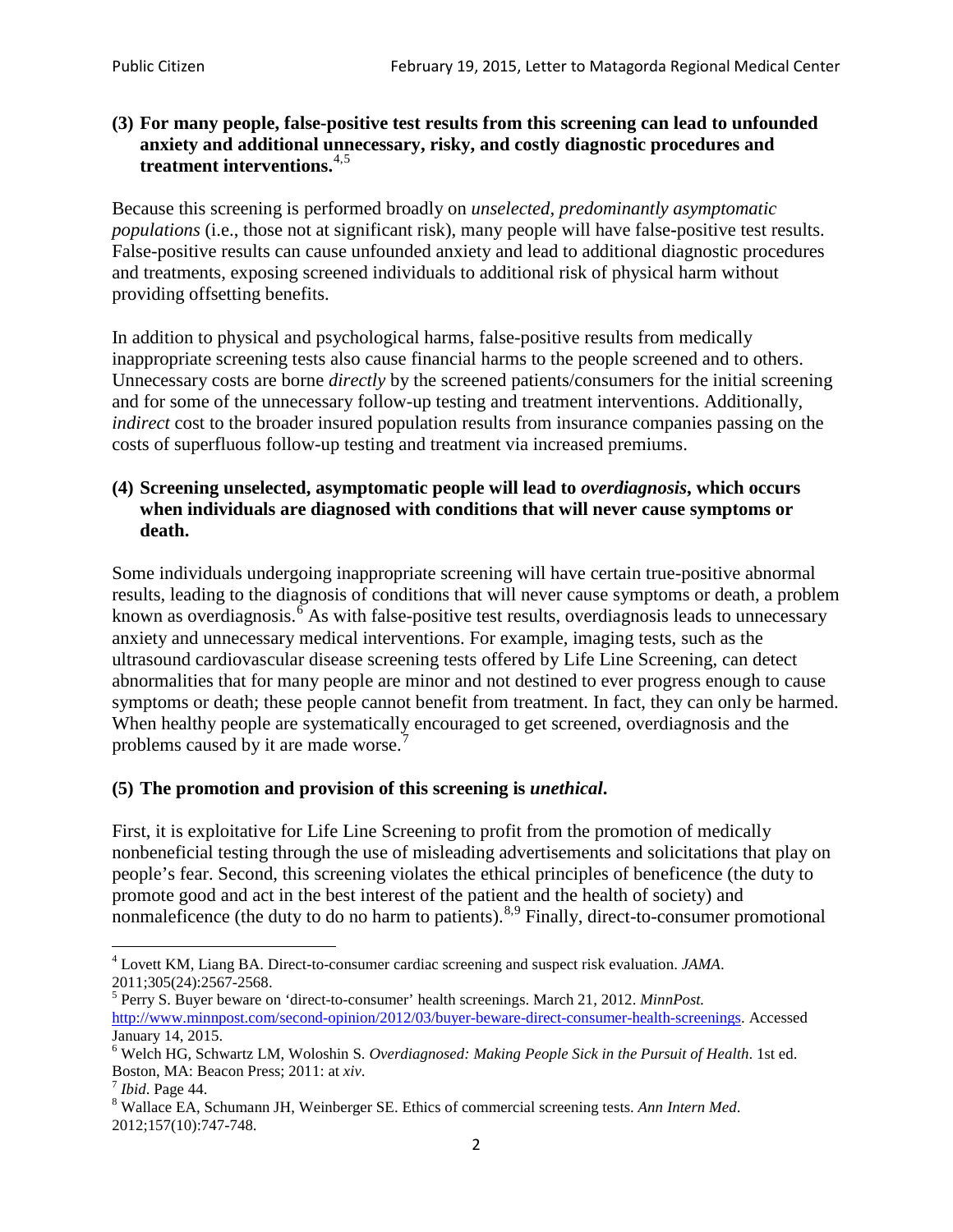materials for screening tests that fail to disclose published guidelines on recommended indications for these tests, as well as the risks of harm, violate the ethical principle of respect for persons and patient autonomy (the duty to protect and foster a patient's free, uncoerced choices). $10,11$  $10,11$ 

For these reasons, your institution's partnership with Life Line Screening does a great disservice to the community that you serve and adversely impacts public health more broadly. It is therefore imperative that your institution sever its relationship with Life Line Screening and refrain from endorsing the company's heavily promoted, nonselective, community**-**wide cardiovascular disease and osteoporosis screening programs.

Of note, many institutions like yours responded positively to similar requests from Public Citizen. In particular, on June 19, 2014, we wrote letters to 20 hospitals and medical institutions that had partnered with HealthFair, another company that inappropriately promotes similar direct-to-consumer cardiovascular disease screening tests, urging them to immediately sever their relationship with the company. [12](#page-2-2) Fifteen of the 20 institutions have informed either us or representatives of the news media that they have terminated or will be terminating their relationships with HealthFair. Public Citizen applauded these actions.

On August 11, 2014, the *Journal of the American Medical Association* published a Viewpoint article critical of hospital relationships with DTC disease screening companies.<sup>13</sup> The article co-authored by Erik Wallace, M.D., Associate Dean for the Colorado Springs Branch of the University of Colorado School of Medicine; John Schumann, M.D., Interim President, University of Oklahoma-Tulsa; and Steven Weinberger, M.D., Executive Vice President and Chief Executive Officer of the American College of Physicians, the pre**-**eminent national organization of internists — concluded as follows:

If the primary goal of hospitals and DTC screening companies is to improve the health of the populations they serve, then both entities should provide clear and convincing evidence of net benefit with the tests and treatments they offer. Given the controversy over the values and ethics of DTC screening companies and the services they offer, hospitals should clearly and publicly explain their relationships with DTC screening companies, given the lack of evidence to support mass vascular screenings. Hospitals also should justify such relationships transparently or, as Public Citizen suggests, sever such relationships.

Finally, we would also like to call to your attention the fact that on January 22, 2015, Public Citizen requested that the Federal Trade Commission investigate the advertising and promotional

<sup>&</sup>lt;sup>9</sup> Snyder L, American College of Physicians Ethics, Professionalism, and Human Rights Committee. American College of Physicians ethics manual. Sixth edition. Ann Intern Med. 2012;156(1):73-104.

<span id="page-2-0"></span><sup>&</sup>lt;sup>10</sup> Wallace EA, Schumann JH, Weinberger SE. Ethics of commercial screening tests. *Ann Intern Med*. 2012;157(10):747-748.

<span id="page-2-1"></span> $11$  Snyder L, American College of Physicians Ethics, Professionalism, and Human Rights Committee. American College of Physicians ethics manual: Sixth edition. *Ann Intern Med*. 2012;156(1):73-104.<br><sup>12</sup> Public Citizen. Letters to twenty hospitals and medical institutions asking them to end their partnerships with

<span id="page-2-2"></span>HealthFair. [http://www.citizen.org/hrg2206.](http://www.citizen.org/hrg2206) Accessed October 2, 2014.

<span id="page-2-3"></span><sup>13</sup> Wallace EA, Schumann JH, Weinberger SE. Hospital relationships with direct-to-consumer screening companies. *JAMA*. 2014;312(9):891-892. Published online August 11, 2014. doi:10.1001/jama.2014.9500.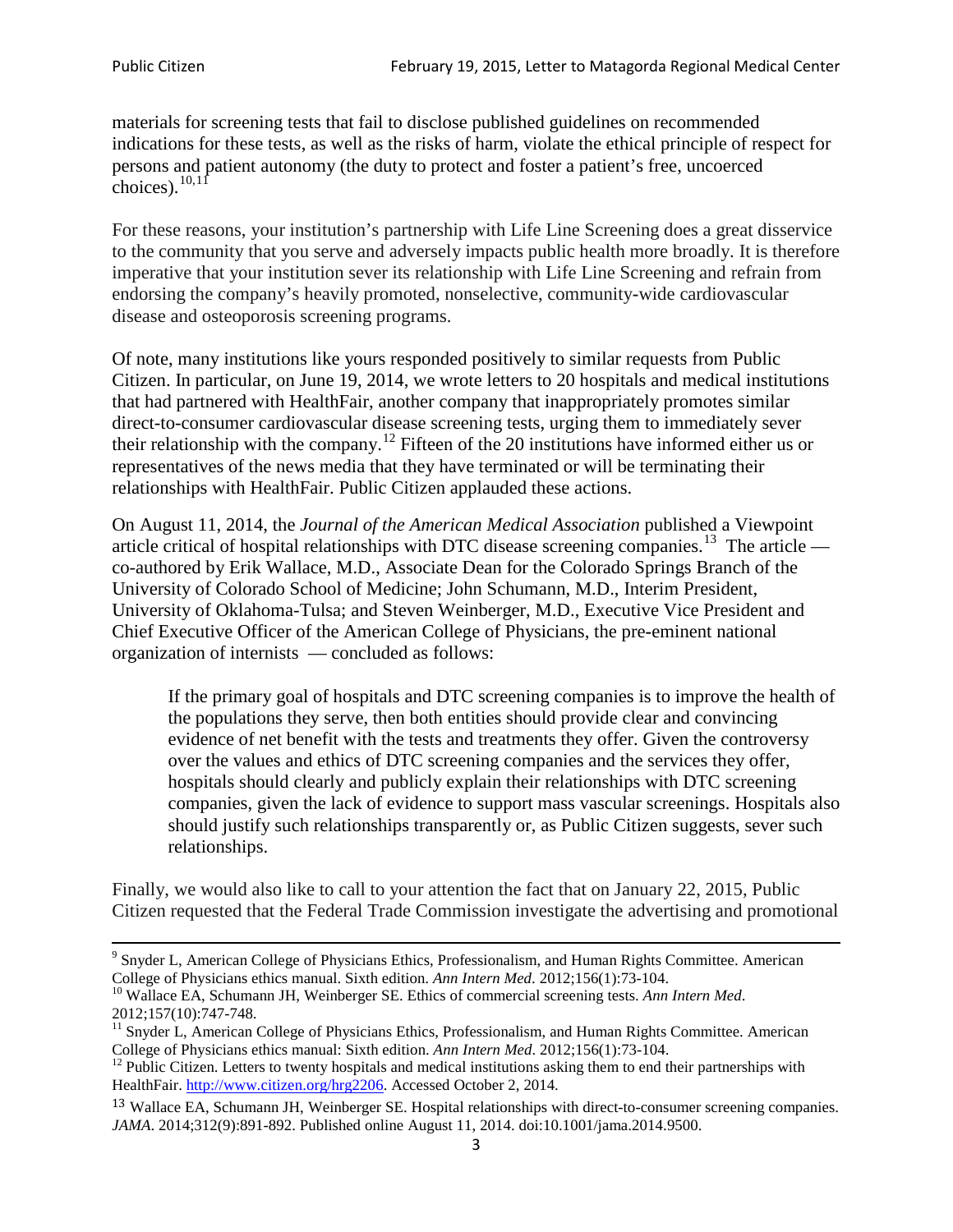activities of Life Line Screening. There is evidence that the company's advertising and promotional materials contain numerous statements that may be deceptive within the meaning of the Federal Trade Commission Act. These materials make unsubstantiated medical-benefit efficacy claims about Life Line Screening's primary cardiovascular disease and osteoporosis screening package, and they omit information material to consumers regarding the risks of adverse health-related outcomes and financial harms that may result from the screening.

Thank you for your prompt attention to this important patient safety and public health issue. Please contact us when you end your relationship with Life Line Screening.

Sincerely,

Vikram Krishnasamy, M.D., M.P.H. Researcher Public Citizen's Health Research Group

Michael Carome, M.D. **Director** Public Citizen's Health Research Group

Sidney M. Wolfe, M.D. Founder and Senior Adviser Public Citizen's Health Research Group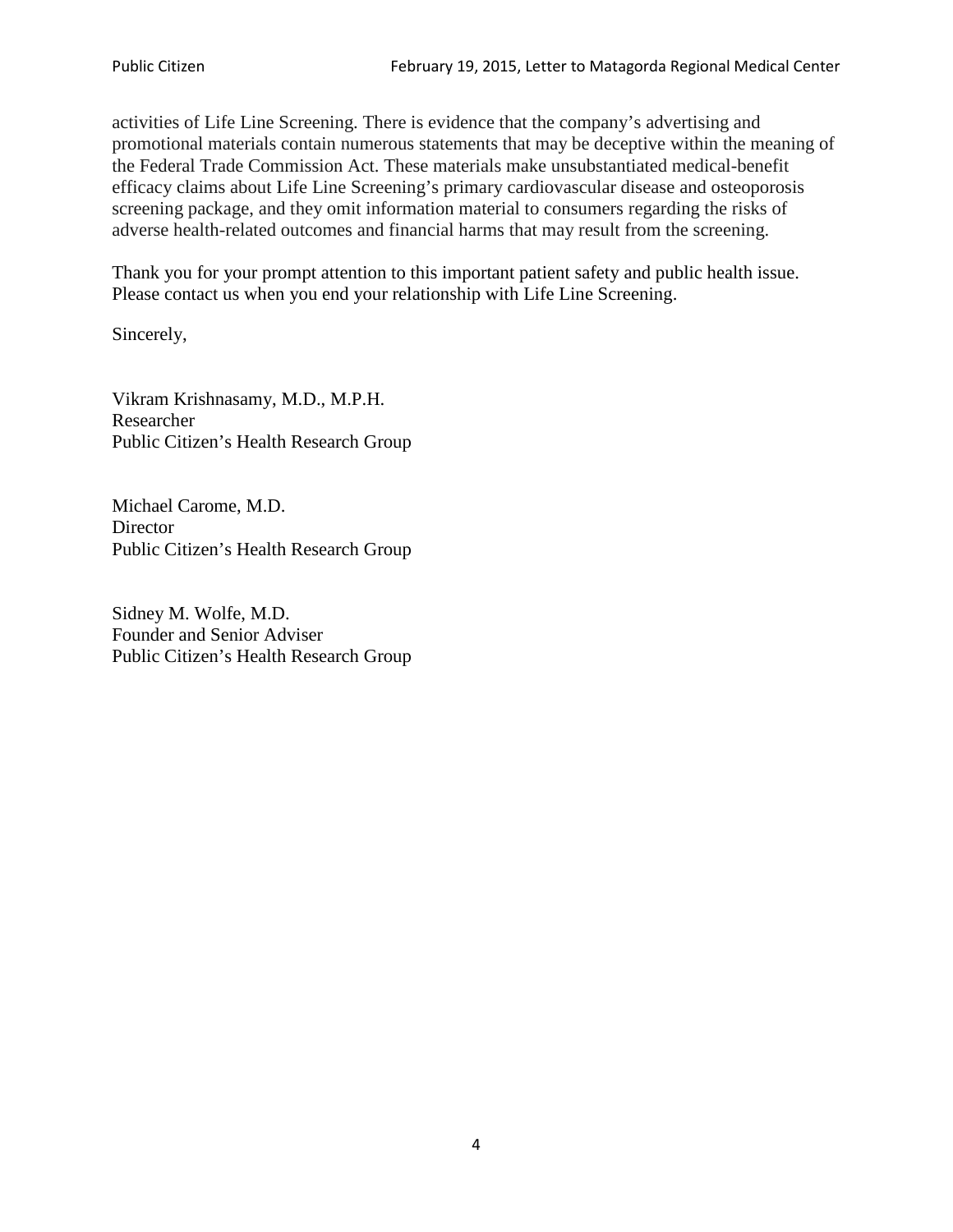## **Appendix**

### **Assessment of Cardiovascular Disease and Osteoporosis Screening Tests Offered by Life Line Screening**

Life Line Screening heavily promotes directly to consumers a package of four cardiovascular disease screening tests plus an osteoporosis risk assessment test.<sup>[14](#page-4-0),[15](#page-4-1)</sup> The four cardiovascular disease screening tests in the package are an electrocardiogram to screen for atrial fibrillation, a carotid artery ultrasound, an abdominal aortic aneurysm ultrasound, and a peripheral arterial disease test. The osteoporosis risk assessment test is an ultrasound of the heel bone to measure bone mass density.

Promotional materials describing these screening tests on the Life Line Screening website and in direct-to-consumer print solicitations mailed directly to people's homes misleadingly note the following:

Since our inception in 1993, we have screened nearly eight million people, and currently screen nearly one million people each year at over 16,000 screening events nationwide. Through this experience, we often identify serious health issues and **have helped save thousands of lives**. [16](#page-4-2) [Emphasis added]

"These screenings have **proven to be safe and accurate** in detecting your risks of stroke and vascular disease – so you and your doctor can do something about it before it's too late."<sup>[17](#page-4-3)</sup> [Emphasis added]

The Life Line Screening promotional materials recommend that adults over age 50 undergo these five screening tests annually:<sup>[18](#page-4-4),[19,](#page-4-5)[20,](#page-4-6)[21](#page-4-7),[22](#page-4-8)</sup>

Q. Who needs to be screened?

A. The answer is anyone over 50 who wants to be proactive about his or her health. …

<span id="page-4-0"></span><sup>&</sup>lt;sup>14</sup> Life Line Screening. Screening packages. [http://www.lifelinescreening.com/What-We-Do/Screening-Packages.](http://www.lifelinescreening.com/What-We-Do/Screening-Packages) AccessedJanuary 9, 2015.

<span id="page-4-1"></span><sup>&</sup>lt;sup>15</sup> Undated letter from Kevin DeWeese, Director of Clinical Operations, Life Line Screening, to a consumer.

Received November 2014.<br><sup>16</sup> Life Line Screening. Who we are. http://www.lifelinescreening.com/Who-We-Are. Accessed January 9, 2015.

<span id="page-4-3"></span><span id="page-4-2"></span><sup>&</sup>lt;sup>17</sup> Undated letter from Kevin DeWeese, Director of Clinical Operations, Life Line Screening, to a consumer. Received November 2014.

<span id="page-4-4"></span><sup>&</sup>lt;sup>18</sup> Life Line Screening. Atrial fibrillation screening. [http://www.lifelinescreening.com/What-We-Do/What-We-](http://www.lifelinescreening.com/What-We-Do/What-We-Screen-For/Atrial-Fibrillation)[Screen-For/Atrial-Fibrillation.](http://www.lifelinescreening.com/What-We-Do/What-We-Screen-For/Atrial-Fibrillation) Accessed January 9, 2015.

<sup>&</sup>lt;sup>19</sup> Life Line Screening. Carotid artery disease screening. [http://www.lifelinescreening.com/What-We-Do/What-We-](http://www.lifelinescreening.com/What-We-Do/What-We-Screen-For/Carotid-Artery-Disease)

<span id="page-4-6"></span><span id="page-4-5"></span>[Screen-For/Carotid-Artery-Disease.](http://www.lifelinescreening.com/What-We-Do/What-We-Screen-For/Carotid-Artery-Disease) Accessed January 9, 2015.<br><sup>20</sup> Life Line Screening. Abdominal aortic aneurysm screening.. http://www.lifelinescreening.com/What-We-Do/What-We-Do/What-We-Screen-For/Abdominal-Aortic-Aneury

<span id="page-4-7"></span><sup>&</sup>lt;sup>21</sup> Life Line Screening. Peripheral arterial disease screening. [http://www.lifelinescreening.com/What-We-Do/What-](http://www.lifelinescreening.com/What-We-Do/What-We-Screen-For/Peripheral-Arterial-Disease)

<span id="page-4-8"></span>[We-Screen-For/Peripheral-Arterial-Disease.](http://www.lifelinescreening.com/What-We-Do/What-We-Screen-For/Peripheral-Arterial-Disease) Accessed January 9, 2015.<br><sup>22</sup> Life Line Screening. Osteoporosis screening/bone density test. [http://www.lifelinescreening.com/What-We-](http://www.lifelinescreening.com/What-We-Do/What-We-Screen-For/Osteoporosis)[Do/What-We-Screen-For/Osteoporosis.](http://www.lifelinescreening.com/What-We-Do/What-We-Screen-For/Osteoporosis) Accessed January 9, 2015.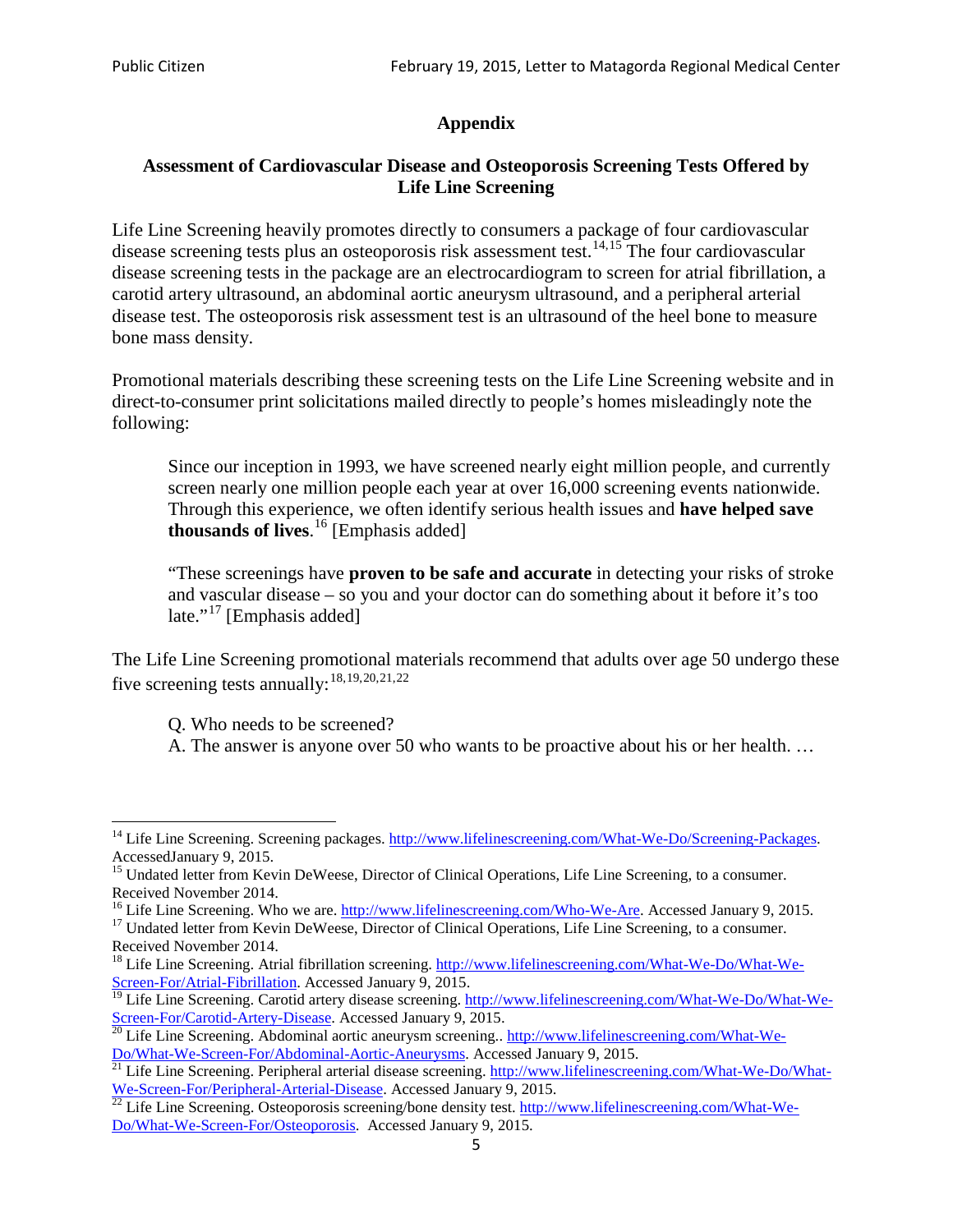However if you have a family history of stroke or heart disease, or if you have high risk factors such as being overweight, high cholesterol, smoking, or lack exercise you may wish to be screened, even if you are in your  $40^\circ$ s.<sup>[23](#page-5-0)</sup>

Life Line Screening's primary package is offered at a price of \$149, purportedly providing consumers a "savings of \$181."[24](#page-5-1)

Life Line Screening seeks to prompt asymptomatic individuals for whom screening for asymptomatic cardiovascular disease and osteoporosis is *not clinically indicated* to undergo screening by using inappropriate direct-to-consumer advertisements and solicitations that target consumer fear about having undetected, potentially life-threatening diseases.<sup>[25](#page-5-2)</sup> Examples of such statements found on Life Line Screening's website and print solicitation materials include the following:

- Website: "The absence of risk factors does **not** guarantee that a person will not die from a heart attack. In fact, 1 in 3 people who develop a myocardial infarction (MI) will not have any of the conventional risk factors, which include smoking, unhealthy diet, obesity, physical inactivity, high blood pressure, diabetes and raised lipids."[26](#page-5-3) [Emphasis in original]
- Website: "Similarly, **80% – 85% of strokes occur without warning in asymptomatic patients**, so they can only be significantly reduced by finding and treating the disease before it happens."<sup>[27](#page-5-4)</sup> [Emphasis added]
- Website: "Abdominal aortic aneurysms pose a threat because **they are usually silent until a medical emergency occurs**."[28](#page-5-5) [Emphasis added]
- Website: "**Aneurysms are a health risk because they can burst or rupture. A ruptured aneurysm can cause severe internal bleeding, which can lead to shock or even death.**"<sup>[29](#page-5-6)</sup> [Emphasis in original]
- Website: "Your carotid arteries are the two large blood vessels in your neck that supply blood to your brain. When these arteries become clogged with cholesterol, they become

<span id="page-5-0"></span><sup>&</sup>lt;sup>23</sup> Life Line Screening. Questions  $\&$  answers about Life Line Screening. Enclosure to undated letter from Kevin DeWeese, Director of Clinical Operations, Life Line Screening, to a consumer. Received November 2014.

<span id="page-5-1"></span><sup>&</sup>lt;sup>24</sup> Undated letter from Kevin DeWeese, Director of Clinical Operations, Life Line Screening, to a consumer. Received November 2014.

<span id="page-5-2"></span><sup>25</sup> Lovett KM, Liang BA. Direct-to-consumer cardiac screening and suspect risk evaluation. *JAMA*.  $2011;305(24):2567-2568$ .<br><sup>26</sup> Life Line Screening. The benefits of ultrasound screening in key cardiovascular disease areas.

<span id="page-5-3"></span>[http://www.lifelinescreeningresearch.com/the-benefits-of-ultrasound-screening/.](http://www.lifelinescreeningresearch.com/the-benefits-of-ultrasound-screening/) Accessed January 9, 2015.<br><sup>28</sup> Life Line Screening. Abdominal aortic aneurysm screening. http://www.lifelinescreening.com/What-We-<sup>28</sup>

<span id="page-5-5"></span><span id="page-5-4"></span>[Do/What-We-Screen-For/Abdominal-Aortic-Aneurysms.](http://www.lifelinescreening.com/What-We-Do/What-We-Screen-For/Abdominal-Aortic-Aneurysms) Accessed January 9, 2015. <sup>29</sup> Life Line Screening. Abdominal aortic aneurysm (AAA).

<span id="page-5-6"></span>[http://www.lifelinescreening.com/~/media/Files/US/pdfs/FactSheetAAAupdated.ashx.](http://www.lifelinescreening.com/~/media/Files/US/pdfs/FactSheetAAAupdated.ashx) Accessed January 9, 2015.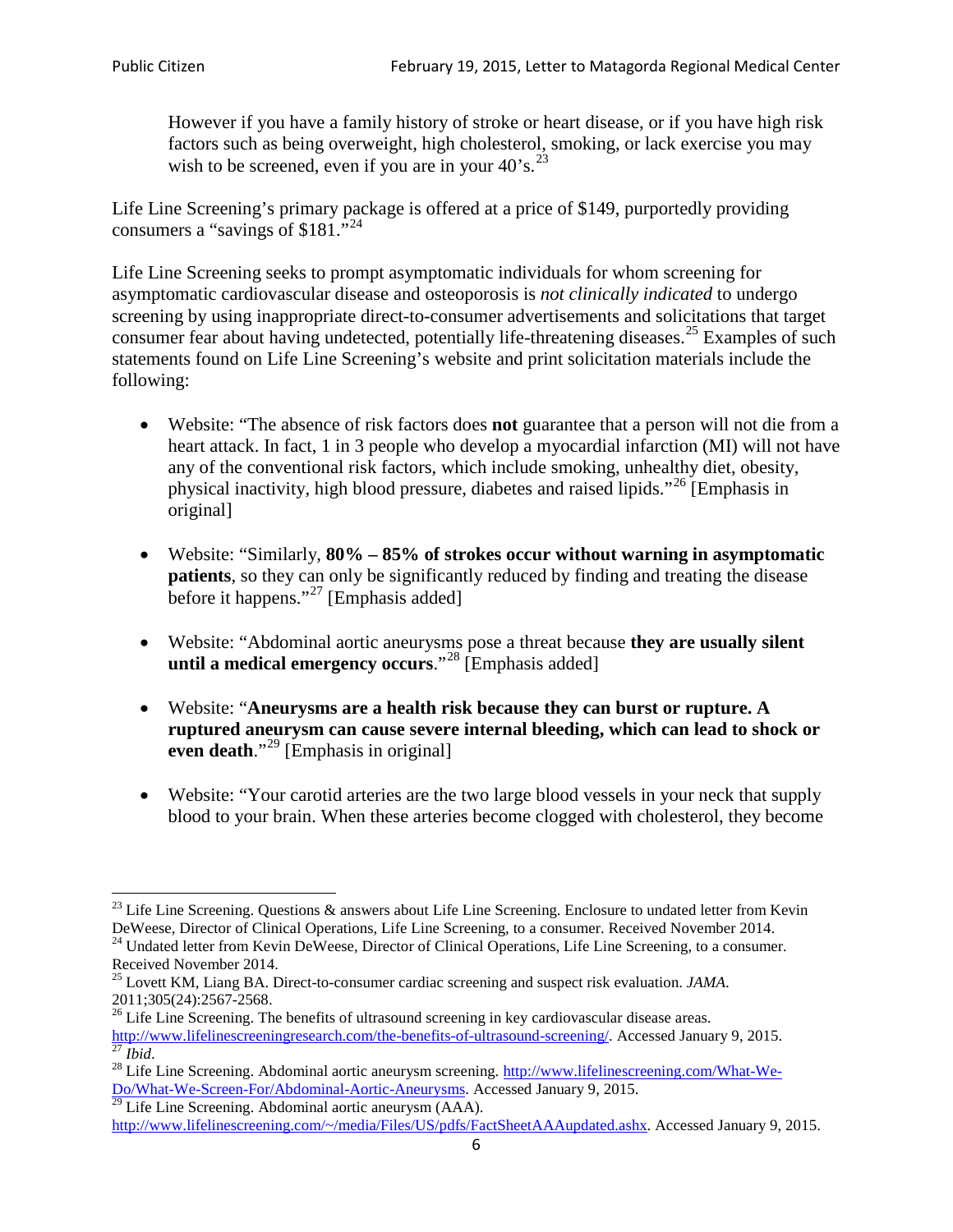**dangerously narrow**. **If a blood clot occurs in the carotid arteries, then blood cannot reach your brain and a stroke can result**. "<sup>[30](#page-6-0)</sup> [Emphasis added]

- Website: "A ruptured aortic aneurysm can cause massive internal bleeding and requires prompt emergency treatment to prevent death. **It is estimated that 80% of people with a ruptured aneurysm will die, and that many of these will die before being able to reach a hospital.**"<sup>[31](#page-6-1)</sup> [Emphasis added]
- Website: "As we age, bones begin to break down faster than new bone can be formed. Osteoporosis removes minerals from bones until they become so weak and brittle that they fracture very easily. Actions such as bending to pick up a newspaper, lifting a vacuum, or even coughing can cause a fracture. **Some fractures, such as hip fractures, may require hospitalization or major surgery, and may result in disability or even**  death."<sup>[32](#page-6-2)</sup> [Emphasis added]
- Direct-to-consumer letter: "These screenings have proven to be safe and accurate in detecting **your risks of stroke and vascular disease** – so you and your doctor **can do something about it before it's too late.**"<sup>[33](#page-6-3)</sup> [Emphasis added]
- Direct-to-consumer letter: "The lifetime risk of stroke for middle-aged men and women is 1 in 5 for women and 1 in 6 for men, and **it takes a terrible toll on families**."[34](#page-6-4) [Emphasis added]
- Direct-to-consumer letter: "Life Line Screening has conducted nearly 8 million screenings, and customers sometimes tell us they feel the **screenings saved their lives**."[35](#page-6-5) [Emphasis added]
- Direct-to-consumer letter:  $36$  "What's inside your arteries?" [Emphasis in original]

As discussed below, a review of current evidence-based guidelines and relevant scientific literature fails to provide support for use of these five tests — individually or together as a package — for widespread screening of asymptomatic individuals in the general adult population over age 50 on a one-time basis, let alone annually. For many individuals, the risks of harm outweigh the benefits of the testing. Moreover, since the tests are not clinically indicated for most people being screened, and since many people will undergo additional unnecessary testing, these screenings are resulting in financial harm to many individuals.

<span id="page-6-0"></span><sup>&</sup>lt;sup>30</sup> Life Line Screening. Carotid artery disease screening. [http://www.lifelinescreening.com/What-We-Do/What-We-](http://www.lifelinescreening.com/What-We-Do/What-We-Screen-For/Carotid-Artery-Disease)[Screen-For/Carotid-Artery-Disease.](http://www.lifelinescreening.com/What-We-Do/What-We-Screen-For/Carotid-Artery-Disease) Accessed January 9, 2015.<br><sup>31</sup> *Ibid.* 32 Life Line Screening. Osteoporosis screening/bone density test. [http://www.lifelinescreening.com/What-We-](http://www.lifelinescreening.com/What-We-Do/What-We-Screen-For/Osteoporosis)

<span id="page-6-2"></span><span id="page-6-1"></span>[Do/What-We-Screen-For/Osteoporosis.](http://www.lifelinescreening.com/What-We-Do/What-We-Screen-For/Osteoporosis) Accessed January 9, 2015. <sup>33</sup> Undated letter from Kevin DeWeese, Director of Clinical Operations, Life Line Screening, to a consumer.

<span id="page-6-3"></span>Received November 2014.<br><sup>34</sup> Ibid.

<span id="page-6-4"></span>

<span id="page-6-5"></span><sup>34</sup> *Ibid*. 35 *Ibid*. 36 *Ibid*.

<span id="page-6-6"></span>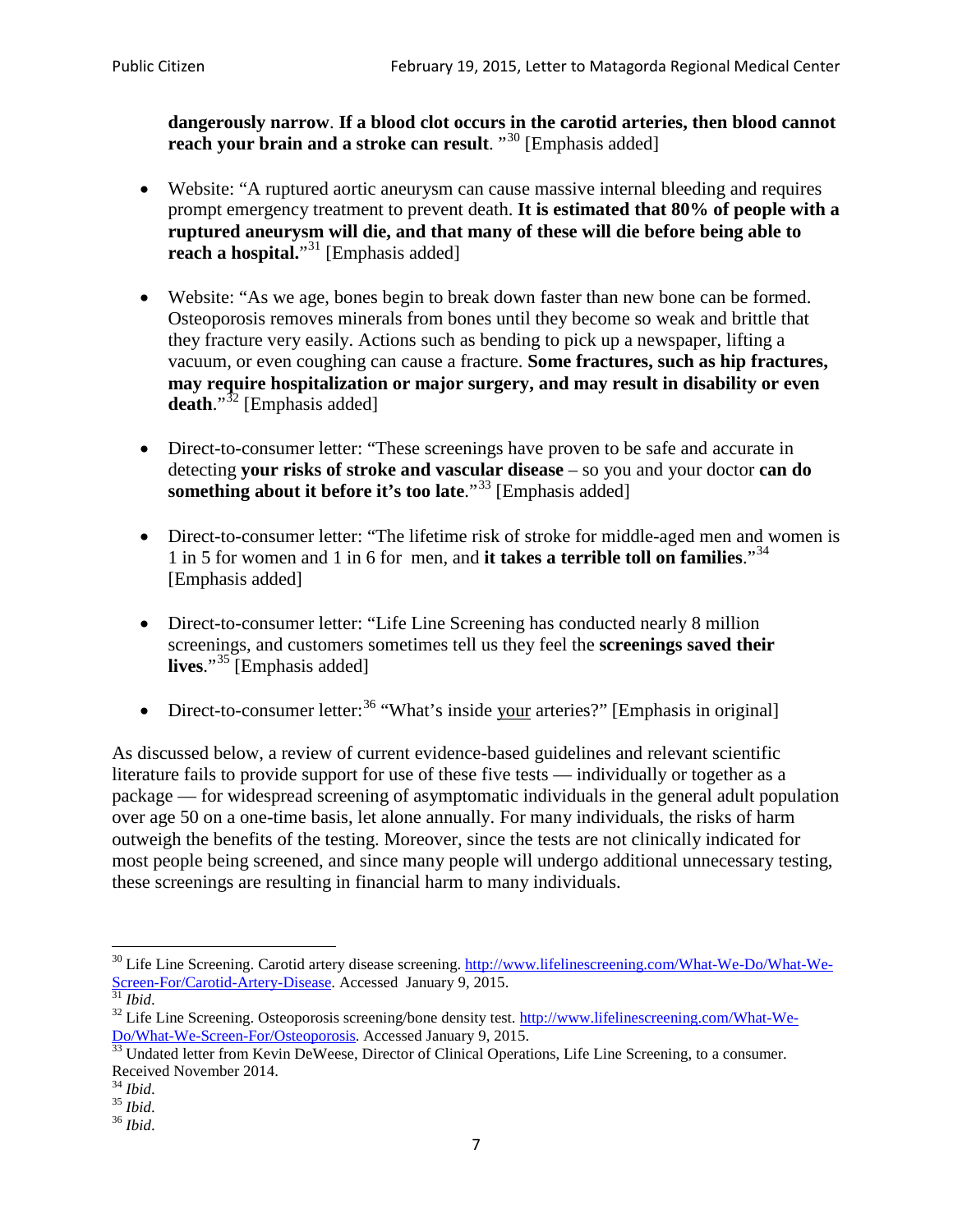Although the following screening tests sound appealing, each one either: (a) clinically benefits only appropriately selected high-risk groups of patients (rather than *all* adults over age 50); or (b) has not been scientifically proven to provide any clinically meaningful benefit to anyone. Widespread and indiscriminate use of these tests is likely to be harmful to large numbers of individuals in the general, asymptomatic population by yielding a significant number of falsepositive test results, leading to subsequent unnecessary diagnostic procedures and treatments, associated adverse effects of those procedures and treatments, and unwarranted anxiety in tested individuals. In addition, some individuals undergoing inappropriate screening will have truepositive abnormal results, but the abnormalities found will never cause symptoms or death, leading to overdiagnosis.

# **A. Atrial fibrillation screening with electrocardiogram (ECG):**

The Life Line Screening online promotional materials state:<sup>[37](#page-7-0)</sup>

Atrial Fibrillation is the most common type of heart arrhythmia (abnormal heartbeat). It occurs when the heart's upper chambers (the atria) beat irregularly or quiver. Without an effective heartbeat blood isn't pumped completely out of the atria, causing blood to pool and possibly clot. A clot can travel to other parts of the body, including the brain, where it may result in stroke.

Screening for Atrial Fibrillation

• A non-invasive procedure used to detect irregular heartbeat (a major risk factor for stroke), an Atrial Fibrillation screening is performed by attaching [ECG] electrodes above your wrists and ankles.

Who should have an atrial fibrillation screening?

• Anyone with risk factors for stroke, atrial fibrillation or carotid artery disease

How often should I get an atrial fibrillation screening?

• Annually

<span id="page-7-1"></span>However, we are not aware of any major medical professional organization that endorses widespread screening of asymptomatic patients younger than age 65 for atrial fibrillation. In addition, atrial fibrillation can be detected in most patients who have the condition simply by checking for an irregularly irregular pulse during a physical exam.

In 2011, the American Heart Association (AHA) and the American Stroke Association (ASA) jointly issued updated evidence-based guidelines for the primary prevention of stroke.<sup>[38](#page-7-1)</sup> The

<span id="page-7-0"></span><sup>&</sup>lt;sup>37</sup> Life Line Screening. Atrial fibrillation screening. [http://www.lifelinescreening.com/What-We-Do/What-We-](http://www.lifelinescreening.com/What-We-Do/What-We-Screen-For/Atrial-Fibrillation)[Screen-For/Atrial-Fibrillation.](http://www.lifelinescreening.com/What-We-Do/What-We-Screen-For/Atrial-Fibrillation) Accessed January 9, 2015.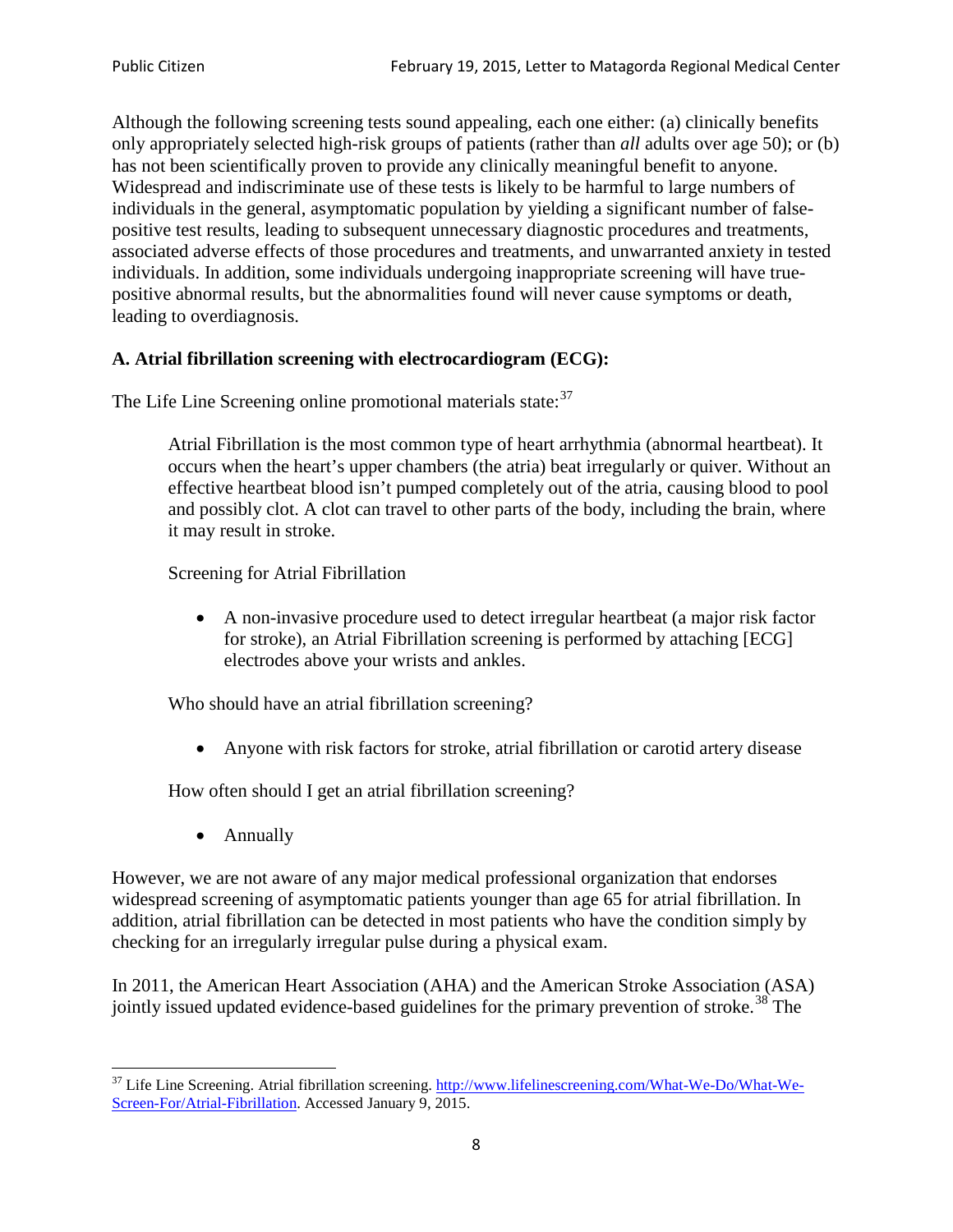American Academy of Neurology (AAN) affirmed the value of these guidelines. The 2011 AHA/ASA guidelines provided the following recommendation regarding screening for atrial fibrillation:

Active screening for atrial fibrillation in patients >65 years of age in primary care settings using pulse taking followed by an ECG as indicated can be useful.

In 2014, the AHA and the ASA issued updated evidence-based guidelines for the primary prevention of stroke.<sup>[39](#page-8-0)</sup> The AAN again affirmed the value of the updated guidelines, and the American Association of Neurological Surgeons, the Congress of Neurological Surgeons and the Preventive Cardiovascular Nurses Association endorsed them. The update provided the following recommendation regarding screening for atrial fibrillation:

Active screening for AF in the primary care setting in patients >65 years of age by pulse assessment followed by ECG as indicated can be useful.

In 2010 and 2012, the European Society of Cardiology issued evidence-based guidelines that similarly recommended that patients ages 65 and older be screened for atrial fibrillation by their primary health care providers by checking the pulse, followed by an ECG in case of irregularity. $40,41$  $40,41$ 

# **B. Stroke/Carotid Artery Ultrasound:**

The Life Line Screening online promotional materials state:<sup>[42](#page-8-3)</sup>

Your carotid arteries are the two large blood vessels in your neck that supply blood to your brain. When these arteries become clogged with cholesterol, they become dangerously narrow. If a blood clot occurs in the carotid arteries, then blood cannot reach your brain and a stroke can result. …

<sup>&</sup>lt;sup>38</sup> Goldstein LB, Bushnell CD, Adams RJ, et al. Guidelines for the primary prevention of stroke: A guideline for healthcare professionals from the American Heart Association/American Stroke Association. *Stroke*.

<sup>2011;42(2):517-584.</sup> [see page 1 for title, authors, ANA affirmation; see page 21 for recommendation]

<span id="page-8-0"></span> $\frac{2011,42(2)(317,601)}{39}$  Meschia JF, Bushnell C, Goden-Albala B, et al. Guidelines for the primary prevention of stroke: A statement for healthcare professionals from the American Heart Association/American Stroke Association. *Stroke*.

<sup>2014;45(12):3754-3832.</sup> [see page 1 for title, authors, ANA affirmation and other endorsements; see page 24 for recommendation]

<span id="page-8-1"></span><sup>40</sup> Camm AJ, Kirchhof P, Lip GYH, et al. Guidelines for the management of atrial fibrillation: The Task Force for the Management of Atrial Fibrillation of the European Society of Cardiology (ESC). *Eur Heart J*. 2010;31:2369- 2429. [See page 50]

<span id="page-8-2"></span><sup>41</sup> Camm AJ, Lip GYH, De Caterina R, et al. 2012 focused update of the ESC Guidelines for the management of atrial fibrillation: An update of the 2010 ESC Guidelines for the management of atrial fibrillation. *Eur Heart J*.

<span id="page-8-3"></span><sup>&</sup>lt;sup>2012</sup>;23(21):2719-2747. [See page 273] 42 Life Line Screening. [http://www.lifelinescreening.com/What-We-Do/What-We-](http://www.lifelinescreening.com/What-We-Do/What-We-Screen-For/Carotid-Artery-Disease)[Screen-For/Carotid-Artery-Disease.](http://www.lifelinescreening.com/What-We-Do/What-We-Screen-For/Carotid-Artery-Disease) Accessed January 9, 2015.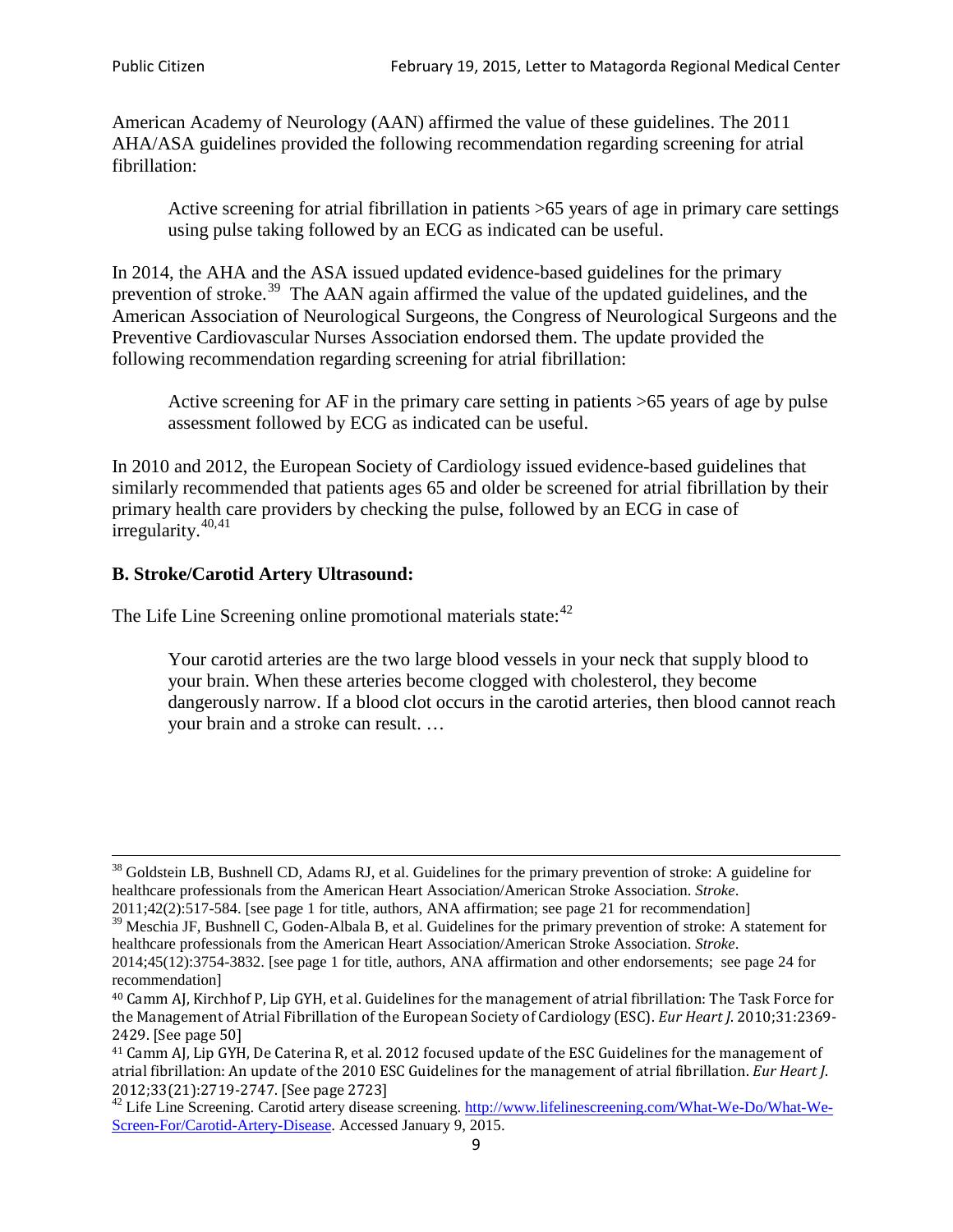Carotid Artery Disease (Plaque) Screening

• Simple, painless and non-invasive, this screening uses cutting-edge Doppler color flow ultrasound technology to create images of the carotid arteries while also measuring blood flow through them.

Who should have a carotid artery screening?

- Anyone over age 50
- Anyone over age 40 with risk factors

How often should I get a carotid artery screening?

• Annually

However, several major medical professional organizations affirmatively recommend *against* indiscriminate screening with carotid artery ultrasounds in low-risk, asymptomatic individuals, and we are not aware of any major medical professional organization that endorses such screening.

Good evidence indicates that although stroke is a leading cause of death and disability in the United States, a relatively small proportion of all disabling, unheralded strokes are due to carotid artery disease. Studies also suggest that only about 1 percent of the general population older than 65 has severe carotid artery stenosis (60 to 90 percent narrowing).<sup>[43](#page-9-0)</sup> Carotid artery stenosis is more prevalent in older adults, smokers, those with hypertension and those with heart disease; unfortunately, research has not found any single risk factor or clinically useful risk stratification tool that can reliably and accurately distinguish people who have clinically important carotid artery stenosis from those who do not.<sup>[44](#page-9-1)</sup>

In 2006, the AHA and the ASA issued a series of evidence-based guidelines for the primary prevention of stroke.[45](#page-9-2) The value of the guidelines was affirmed by the AAN. Although the guidelines did not include a specific recommendation about screening the general population for asymptomatic carotid stenosis, they did state the following:

Although highly selected patients may benefit, screening of general populations for asymptomatic carotid stenosis is unlikely to be cost-effective. The cost-effectiveness of even a one-time screening approach would be highly dependent on the ability to identify a group of persons with a high pretest likelihood of having high-grade asymptomatic disease, the availability of a screening test with a very high sensitivity and specificity when used on a side-scale basis, and very low perioperative complication rates.

<span id="page-9-0"></span> $^{43}$  U.S. Preventive Services Task Force. Screening for carotid artery stenosis: U.S. Preventive Services Task Force recommendation statement. Ann Intern Med. 2007;147(12):854-859.

<span id="page-9-2"></span><span id="page-9-1"></span><sup>&</sup>lt;sup>44</sup> *Ibid*. <sup>45</sup> Goldstein LB, Adams R, Alberts MJ, et al. Primary prevention of ischemic stroke: A guideline from the American <sup>45</sup> Goldstein LB, Adams R, Alberts MJ, et al. Primary prevention of ischemic stroke: A guide Heart Association/American Stroke Association Stroke Council. *Stroke*. 2006;37(6):1583-633.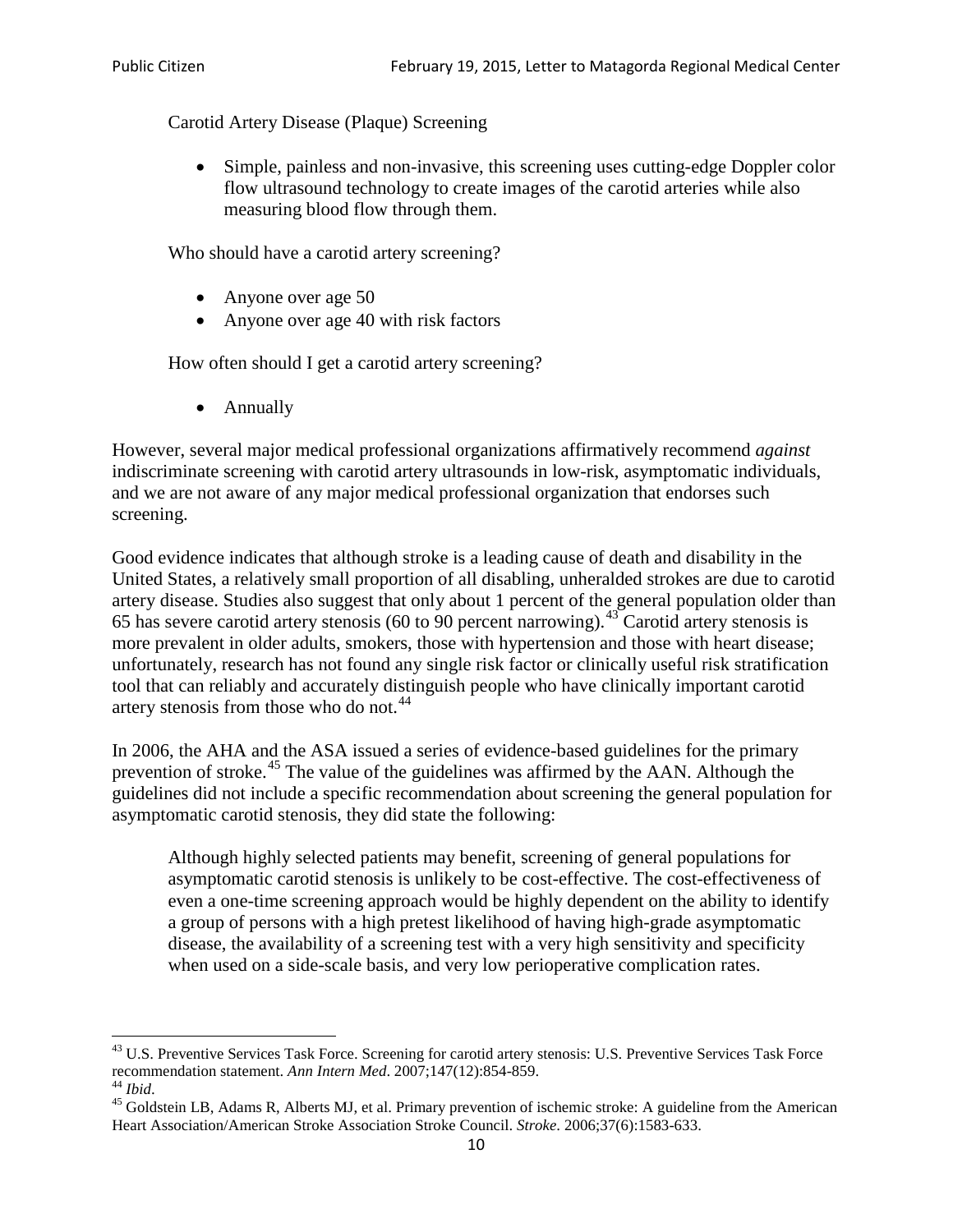These conditions for cost-effective screening are not met for carotid artery ultrasound screening of asymptomatic individuals in the general population, as discussed below.

In 2011, the AHA and the ASA issued updated guidelines for the primary prevention of stroke, the value of which was again affirmed by the  $AAN<sup>46</sup>$  $AAN<sup>46</sup>$  $AAN<sup>46</sup>$ . The updated guidelines stated the following:

Population screening for asymptomatic carotid artery stenosis is not recommended.

In 2014, the AHA and the ASA issued updated guidelines for the primary prevention of stroke.<sup>47</sup> The AAN again affirmed the value of the updated guidelines, and the American Association of Neurological Surgeons, the Congress of Neurological Surgeons, and the Preventive Cardiovascular Nurses Association endorsed them. The updated guidelines stated the following:

Screening low-risk populations for asymptomatic carotid artery stenosis is not recommended.

In 2007, the U.S. Preventive Services Task Force (USPSTF) issued an evidence-based grade D recommendation *against* screening for asymptomatic carotid artery stenosis in the general population.[48](#page-10-2) In making this a grade D recommendation, the USPSTF concluded with moderate certainty that for individuals with asymptomatic carotid artery stenosis, the benefits of screening do not outweigh the harms. It noted, in particular, the following:

#### **Importance**

Good evidence indicates that although stroke is a leading cause of death and disability in the United States, a relatively small proportion of all disabling, unheralded strokes is due to [carotid artery stenosis].

#### **Detection**

The most feasible screening test for severe [carotid artery stenosis] (for example, 60% to 99% stenosis) is duplex ultrasonography. Good evidence indicates that this test has moderate sensitivity and specificity and yields many false-positive results. A positive result on duplex ultrasonography is often confirmed by digital subtraction angiography, which is more accurate but can cause serious adverse events. Noninvasive confirmatory tests, such as magnetic resonance angiography, involve some inaccuracy. Given these facts, some people with false-positive test results may receive unnecessary invasive carotid endarterectomy surgery.

<span id="page-10-0"></span><sup>&</sup>lt;sup>46</sup> Goldstein LB, Bushnell CD, Adams RJ, et al. Guidelines for the primary prevention of stroke: A guideline for healthcare professionals from the American Heart Association/American Stroke Association. *Stroke*.<br>2011;42(2):517-584. [see page 1 for title, authors, ANA affirmation; see page 25 for recommendation]

<span id="page-10-1"></span><sup>&</sup>lt;sup>47</sup> Meschia JF, Bushnell C, Goden-Albala B, et al. Guidelines for the primary prevention of stroke: A statement for healthcare professionals from the American Heart Association/American Stroke Association. *Stroke*. 2014;45(12):3754-3832. [see page 1 for title, authors, ANA affirmation and other endorsements; see page 30 for

recommendation]

<span id="page-10-2"></span><sup>&</sup>lt;sup>48</sup> U.S. Preventive Services Task Force. Screening for carotid artery stenosis: U.S. Preventive Services Task Force recommendation statement. *Ann Intern Med*. 2007;147(12):854-9.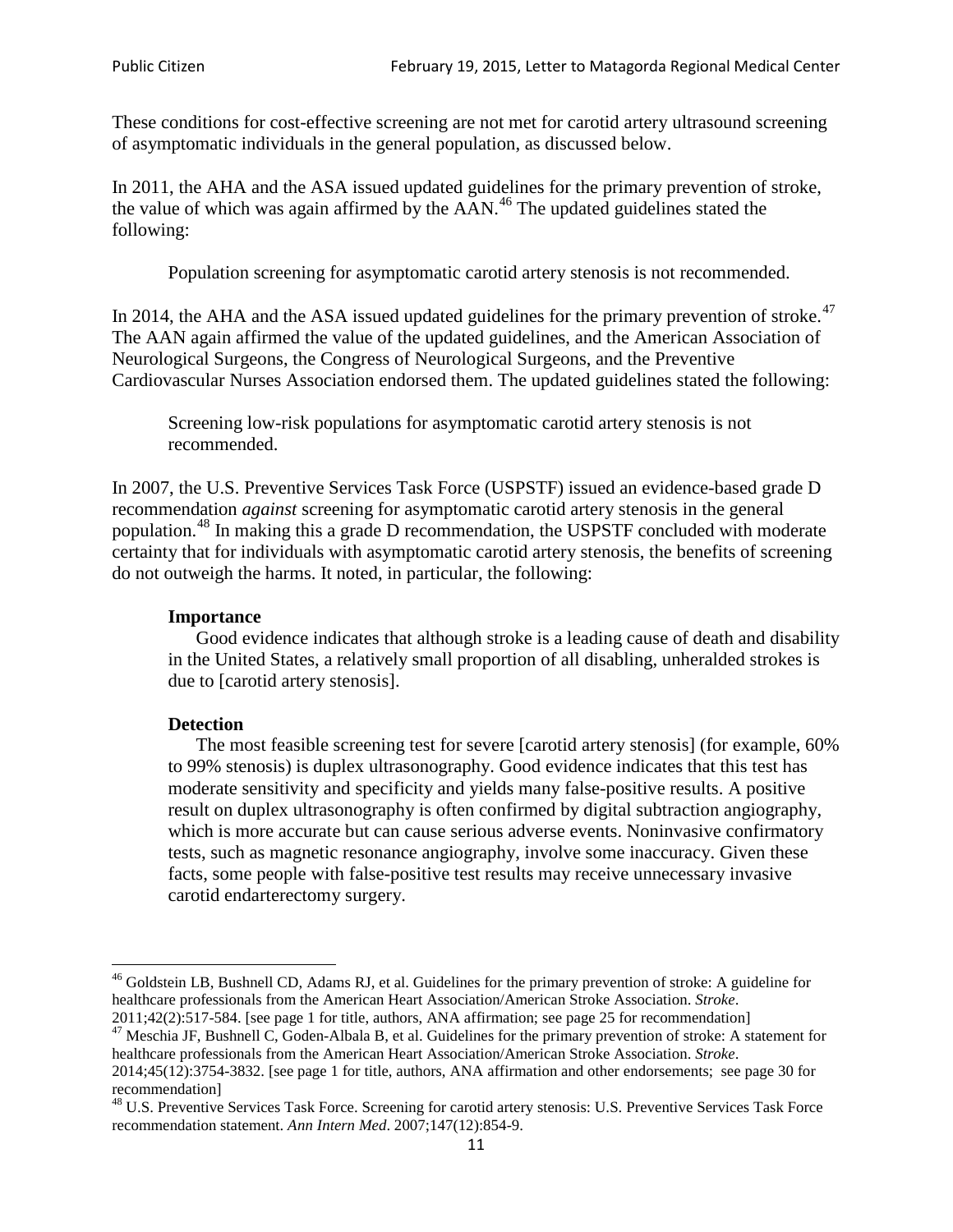#### **Benefits of Detection and Early Intervention**

Good evidence indicates that in selected, high-risk trial participants with asymptomatic severe [carotid artery stenosis], carotid endarterectomy by selected surgeons reduces the 5-year absolute incidence of all strokes or perioperative death by approximately 5%. These benefits would be less among asymptomatic people in the general population. For the general primary care population, the benefits are judged to be no greater than small.

### **Harms of Detection and Early Intervention**

Good evidence indicates that both the testing strategy and the treatment with carotid endarterectomy can cause harms. A testing strategy that includes angiography will itself cause some strokes. A testing strategy that does not include angiography will cause some strokes by leading to carotid endarterectomy in people who do not have severe [carotid artery stenosis]. In excellent centers, carotid endarterectomy is associated with a 30-day stroke or mortality rate of about 3%; some areas have higher rates. These harms are judged to be no less than small.

In July 2014, the USPSTF issued an updated recommendation against screening for asymptomatic carotid artery stenosis in the general population.<sup>[49](#page-11-0)</sup> In reaffirming its prior recommendation, the USPSTF concluded with moderate certainty that the harms of screening for asymptomatic carotid artery stenosis outweigh the benefits. The USPSTF presented the following updated rationale: $50$ 

#### **Importance**

Stroke is a leading cause of death and disability in the United States. Although asymptomatic carotid artery stenosis is a risk factor for stroke, it causes a relatively small proportion of strokes.

#### **Detection**

The most feasible screening test for carotid artery stenosis (defined as 60% to 99% stenosis) is ultrasonography. Although adequate evidence indicates that this test has high sensitivity and specificity, in practice, ultrasonography yields many false-positive results in the general population, which has a low prevalence of carotid artery stenosis (approximately 0.5% to 1%). There are no externally validated, reliable tools that can determine who is at increased risk for carotid artery stenosis or for stroke when carotid artery stenosis is present. Adequate evidence indicates that the accuracy of screening by auscultation of the neck is poor.

## **Benefits of Detection and Early Intervention**

There is no direct evidence on the benefits of screening for carotid artery stenosis. Adequate evidence indicates that in selected trial participants with asymptomatic carotid artery stenosis, carotid endarterectomy (CEA) performed by selected surgeons reduces the absolute incidence of all strokes or perioperative death by approximately 3.5%

<span id="page-11-0"></span><sup>&</sup>lt;sup>49</sup> LeFevre on behalf of the U.S. Preventive Services Task Force. Screening for asymptomatic carotid artery stenosis: U.S. Preventive Services Task Force Recommendation Statement. *Ann Intern Med*. Published online July 8, 2014. doi:10.7326/M14-1333. <sup>50</sup> *Ibid*.

<span id="page-11-1"></span>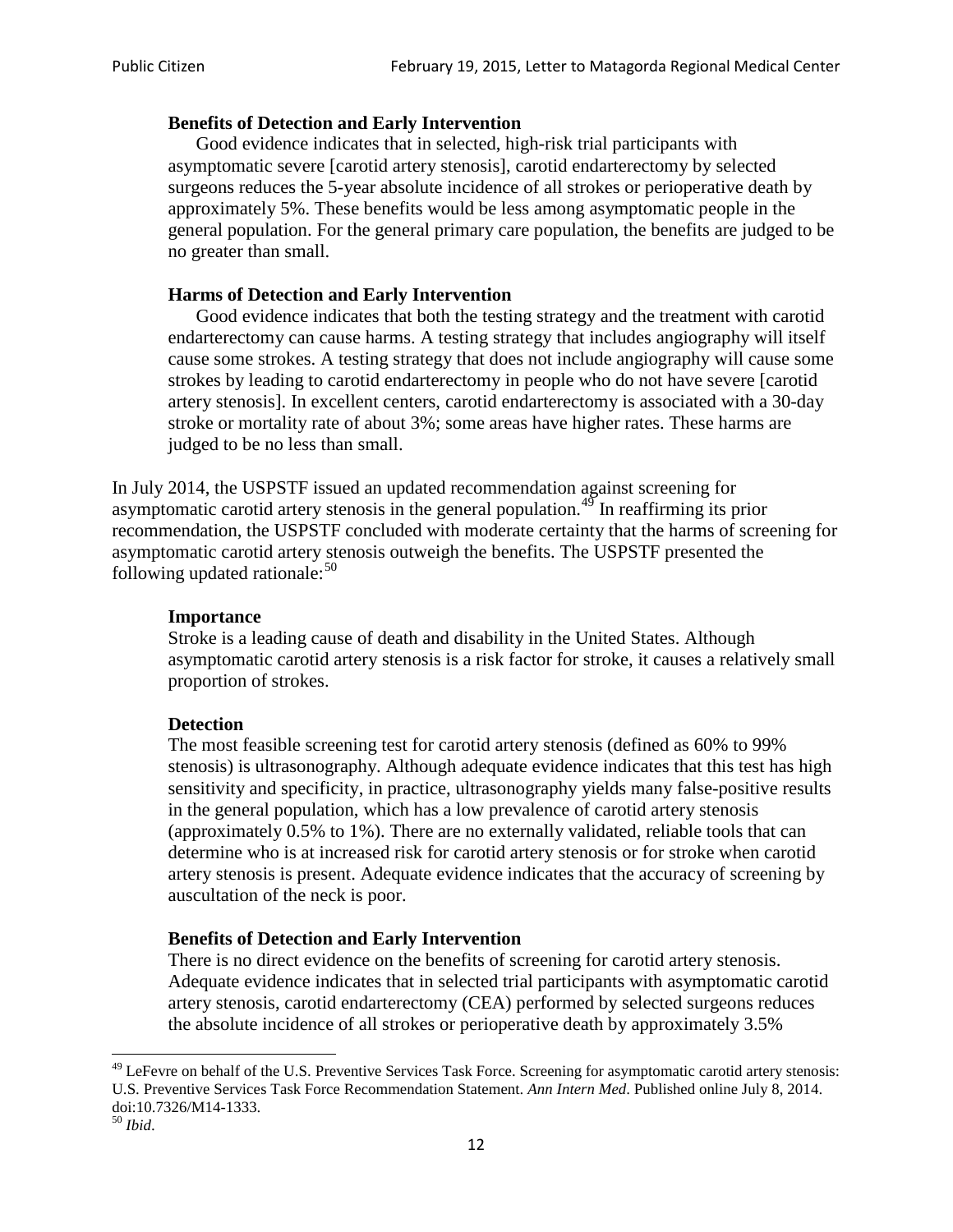compared with (outdated) medical management. However, this difference is probably smaller with current optimal medical management. The magnitude of these benefits would be smaller in asymptomatic persons in the general population. For the general primary care population, the magnitude of benefit is small to none. There is no evidence that identification of asymptomatic carotid artery stenosis leads to any benefit from adding or increasing medication doses (beyond current standard medical therapy for cardiovascular disease prevention).

### **Harms of Detection and Early Intervention**

Adequate evidence indicates that both the testing strategy for carotid artery stenosis and treatment with CEA can cause harms. Although screening with ultrasonography has few direct harms, all screening strategies, including those with or without confirmatory tests (that is, digital subtraction or magnetic resonance angiography), have imperfect sensitivity and specificity and could lead to unnecessary interventions and result in serious harms. In selected centers similar to those in the trials, CEA is associated with a 30-day stroke or mortality rate of approximately 2.4%; reported rates are as high as approximately 5% in low-volume centers and 6% in certain states. Myocardial infarctions are reported in 0.8% to 2.2% of patients after CEA. The 30-day stroke or mortality rate after carotid angioplasty and stenting (CAAS) is approximately 3.1% to 3.8%. The overall magnitude of harms of screening and subsequent treatment of asymptomatic carotid artery stenosis is small to moderate depending on patient population, surgeon, center volume, and geographic location.

In 2007, the American Society of Neuroimaging, with co-sponsorship by the Society of Vascular and Interventional Neurology, issued evidence-based recommendations on the screening of asymptomatic carotid artery disease in the general population and selected subsets of patients.<sup>[51](#page-12-0)</sup> These societies issued a grade E recommendation *against* screening for carotid artery stenosis in the general population or in a selected population based on age, gender or any other variable alone. The criteria for a grade E recommendation were that the prevalence of disease may be high or low but detection and treatment is documented to have no benefit, or prevalence of disease is low. They also issued a grade A recommendation that screening of selective subpopulations of adults age 65 or older with at least three cardiovascular risk factors (hypertension, coronary artery disease, current cigarette smoking or hyperlipidemia) needs to be considered. The criteria of a grade A recommendation were that the prevalence of disease is high and detection and treatment is of documented benefit.

In 2011, the Society for Vascular Surgery issued a position statement recommending ultrasound screening of carotid arteries only for high-risk individuals age 55 or older, taking into account cardiovascular risk factors, such as a history of hypertension, diabetes mellitus, smoking,

<span id="page-12-0"></span><sup>&</sup>lt;sup>51</sup> Qureshi AI, Alexandrov AV, Tegeler CH, et al. Guidelines for screening of extracranial carotid artery disease: a statement for healthcare professionals from the multidisciplinary practice guidelines committee of the American Society of Neuroimaging; cosponsored by the Society of Vascular and Interventional Neurology. *J Neuroimaging*. 2007;17(1):19-47.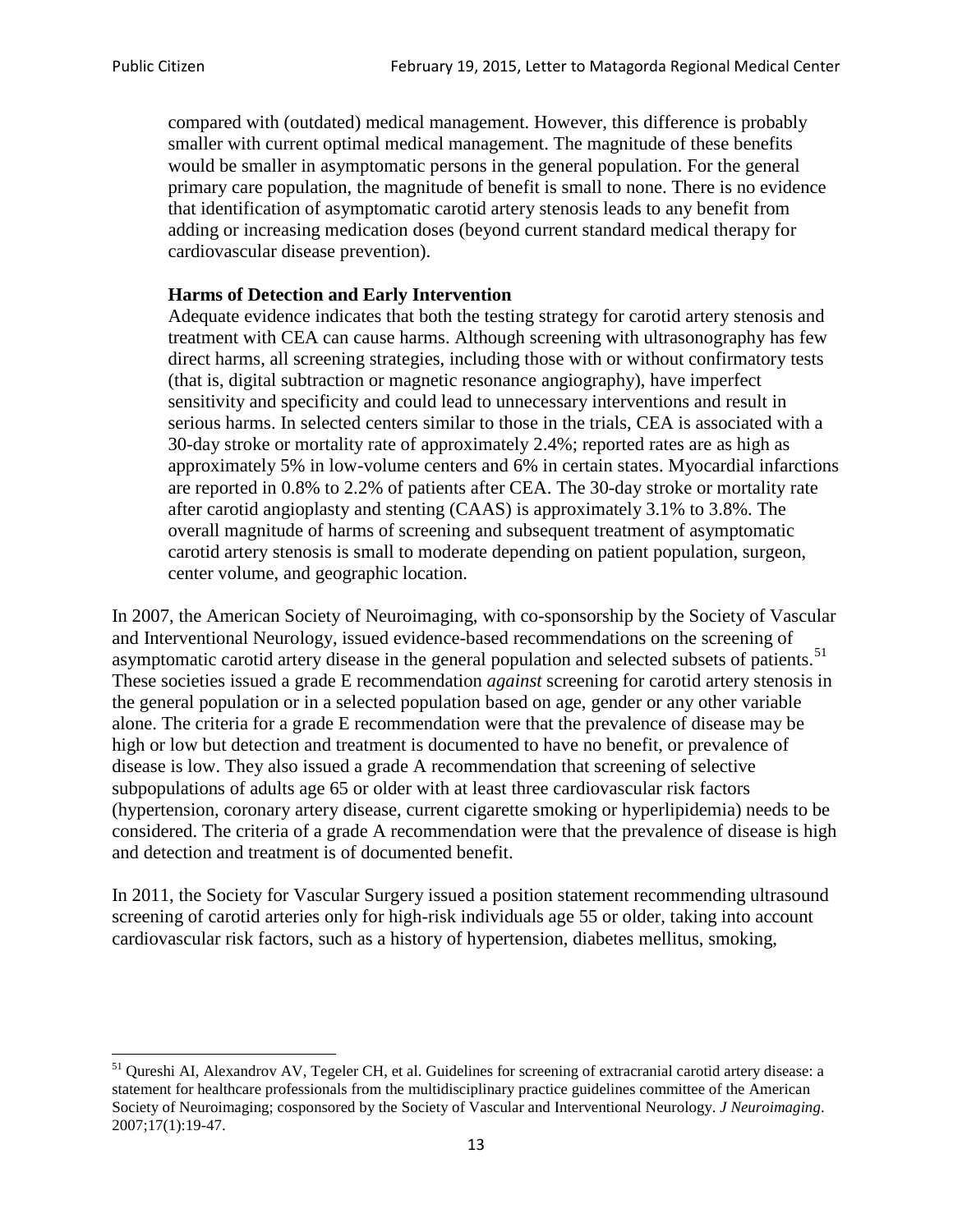hypercholesterolemia, or known cardiovascular disease.<sup>[52](#page-13-0)</sup> The position statement provided little substantive evidence to support this recommendation.

Thus, screening for carotid artery stenosis with ultrasound in the general, asymptomatic population has *not* been shown to significantly improve clinical outcomes, and numerous medical professional organizations strongly recommend against such screening.

## **C. Abdominal Aortic Aneurysm Ultrasound:**

The Life Line Screening online promotional materials state:<sup>[53](#page-13-1)</sup>

An Abdominal Aortic Aneurysm (AAA), a specific kind of aneurysm, is a condition in which the lining of the blood vessel called the aorta is enlarged within the abdomen. Abdominal aortic aneurysms pose a threat because they are usually silent until a medical emergency occurs.

The abdominal aorta is the largest blood vessel in the body and the main artery that originates in the heart. As the lining weakens from age and other risk factors, the vessel wall thins and expands. …

Screening for Aortic Aneurysms

• A painless, non-invasive procedure, an abdominal aortic aneurysm screening requires you to lie on your back while a technician uses ultrasound to take images and measurements of your abdominal aorta. …

Who should have an aortic aneurysm screening?

• Anyone with risk factors

How often should I get an aortic aneurysm screening?

• Annually

By definition, an AAA is present when aortic diameter equals or exceeds 3.0 cm (slightly more than one inch).<sup>[54](#page-13-2)</sup> Most people who have an AAA show no signs or symptoms until it ruptures. The strongest risk factor for *rupture* of an AAA is the aortic diameter.<sup>[55](#page-13-3)</sup> Thus, risk of AAA rupture rises with increasing size of the aneurysm. AAAs with a diameter between 3.0 and 3.9

<span id="page-13-0"></span><sup>&</sup>lt;sup>52</sup> Society for Vascular Surgery. SVS position statement on vascular screenings. January 2011. http://www.vascularweb.org/about/positionstatements/Pages/svs-position-statement-on-vascular-screening.aspx.<br>Accessed January 14, 2015.

<span id="page-13-1"></span>Accessed January 14, 2015.<br>
Sa Life Line Screening. Abdominal aortic aneurysm screening. http://www.lifelinescreening.com/What-We-<br>
Do/What-We-Screen-For/Abdominal-Aortic-Aneurysms. Accessed January 9, 2015.

<span id="page-13-2"></span> $\frac{1}{54}$  Fleming C, Whitlock EP, Beil TL, Lederle FA. Screening for abdominal aortic aneurysm: A best-evidence systematic review for the U.S. Preventive Services Task Force. *Ann Intern Med.* 2005;142(3):203-211.<br><sup>55</sup> Lederle FA, Johnson GR, Wilson SE, et al. Rupture rate of large abdominal aortic aneurysms in patients refusing

<span id="page-13-3"></span>or unfit for elective repair. *JAMA*. 2002;287(22):2968-2972.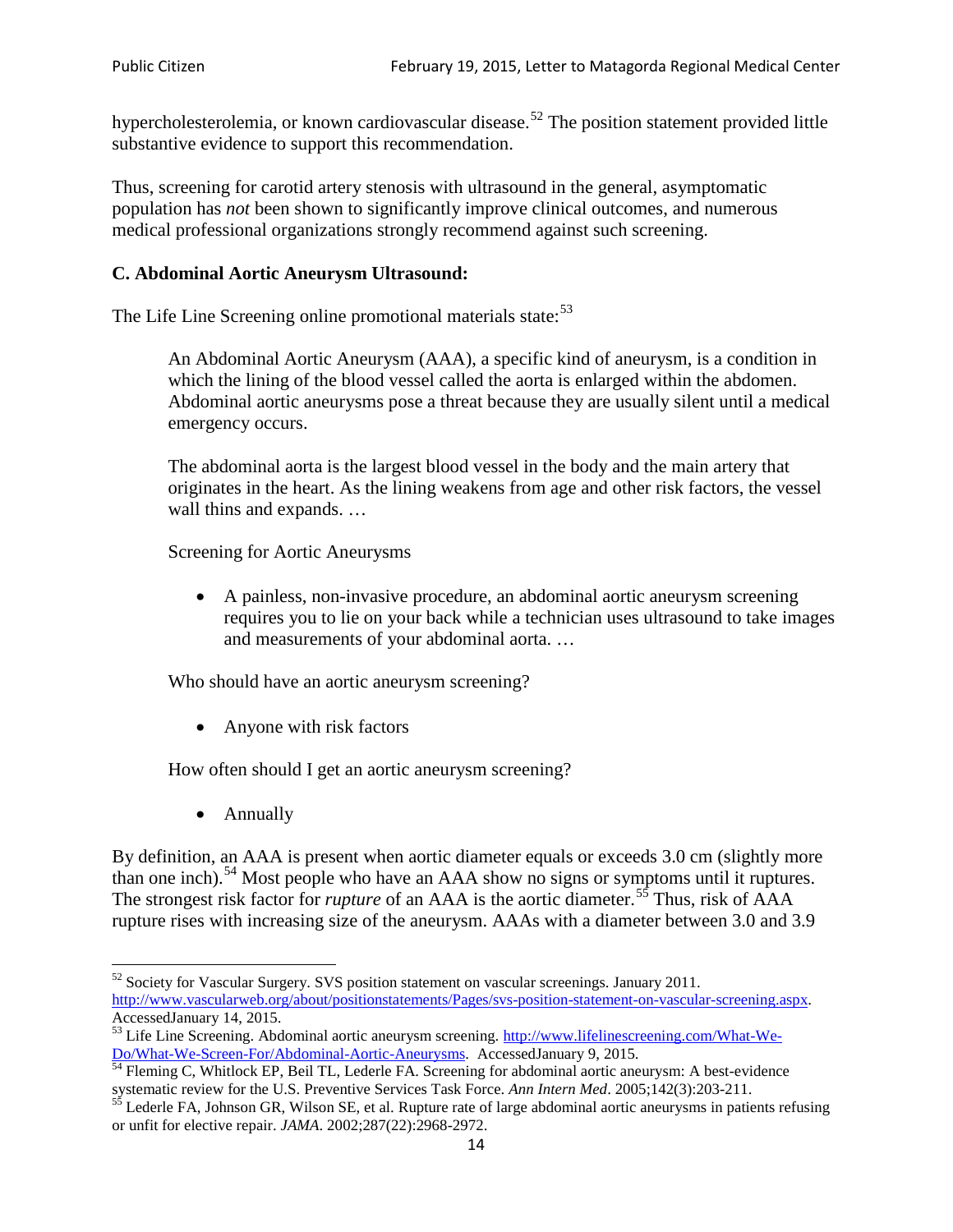cm have an essentially 0 percent annual rupture risk; those with between 4.0 and 4.9 cm have a 1 percent risk; and those between 5.0 and 5.9 cm have a 11 percent annual rupture risk.<sup>[56](#page-14-0)</sup>

In a study of an unselected general population in the U.K., the prevalence of AAA was six times greater in men than women for all age groups.<sup>[57](#page-14-1)</sup> For men not screened for  $AAA$ , almost all deaths from ruptured AAAs occurred after age 65, with more than half occurring before age 80.<sup>[58](#page-14-2)</sup> For women not screened for AAA, the majority of AAA-related deaths occurred after age 80.<sup>[59](#page-14-3)</sup>

Several major medical professional organizations affirmatively recommend one-time ultrasound screening for AAAs *only in certain high-risk individuals* given the epidemiology of AAAs described above, and we are not aware of any major medical professional organization that endorses indiscriminate ultrasound screening for AAAs in low-risk, asymptomatic individuals.

In 2005, the USPSTF issued the following evidence-based recommendations for AAA screening: $60$ 

(1) A grade B recommendation for one-time screening for AAA by ultrasonography in men age 65 to 75 who have ever smoked. In making this a grade [B recommendation,](http://www.uspreventiveservicestaskforce.org/uspstf/gradespre.htm#brec) the USPSTF offered the following rationale:

> The USPSTF found good evidence that screening for AAA and surgical repair of large AAAs ( $\geq$ 5.5 cm) in men age 65 to 75 years who have ever smoked (current and former smokers) leads to decreased AAA-specific mortality. There is good evidence that abdominal ultrasonography, performed in a setting with adequate quality assurance (that is, in an accredited facility with credentialed technologists), is an accurate screening test for AAA. There is also good evidence of important harms of screening and early treatment, including an increased number of surgeries with associated clinically significant morbidity and mortality, and short-term psychological harms. On the basis of the moderate magnitude of net benefit, the USPSTF concluded that the benefits of screening for AAA in men age 65 to 75 years who have ever smoked outweigh the harms.

(2) No recommendation for or against screening for AAA in men age 65 to 75 who have *never* smoked. In making this grade C recommendation, the USPSTF offered the following rationale:

> The USPSTF found good evidence that screening for AAA in men age 65 to 75 years who have never smoked leads to decreased AAA-specific mortality. There is, however, a lower prevalence of large AAAs in men who have never smoked

<span id="page-14-0"></span><sup>&</sup>lt;sup>56</sup> LeFevre ML on behalf of the U.S. Preventive Services Task Force. Screening for abdominal aortic aneurysm: U.S. Preventive Services Task Force recommendation statement. *Ann Intern Med*. Online June 24, 2014. doi:

<span id="page-14-1"></span><sup>10.7326/</sup>M14-1204.<br> $57$  Scott RA, Bridgewater SG, Ashton HA. Randomized clinical trial of screening for abdominal aortic aneurysm in women. *Br J Surg.* 2002;89(3):283-285.

<span id="page-14-4"></span><span id="page-14-3"></span>

<span id="page-14-2"></span><sup>&</sup>lt;sup>58</sup> *Ibid.*<br><sup>59</sup> *Ibid.* 2002;<br><sup>60</sup> U.S. Preventive Services Task Force. Screening for abdominal aortic aneurysm: Recommendation statement. *Ann Intern Med*. 2005;142(3):198-202.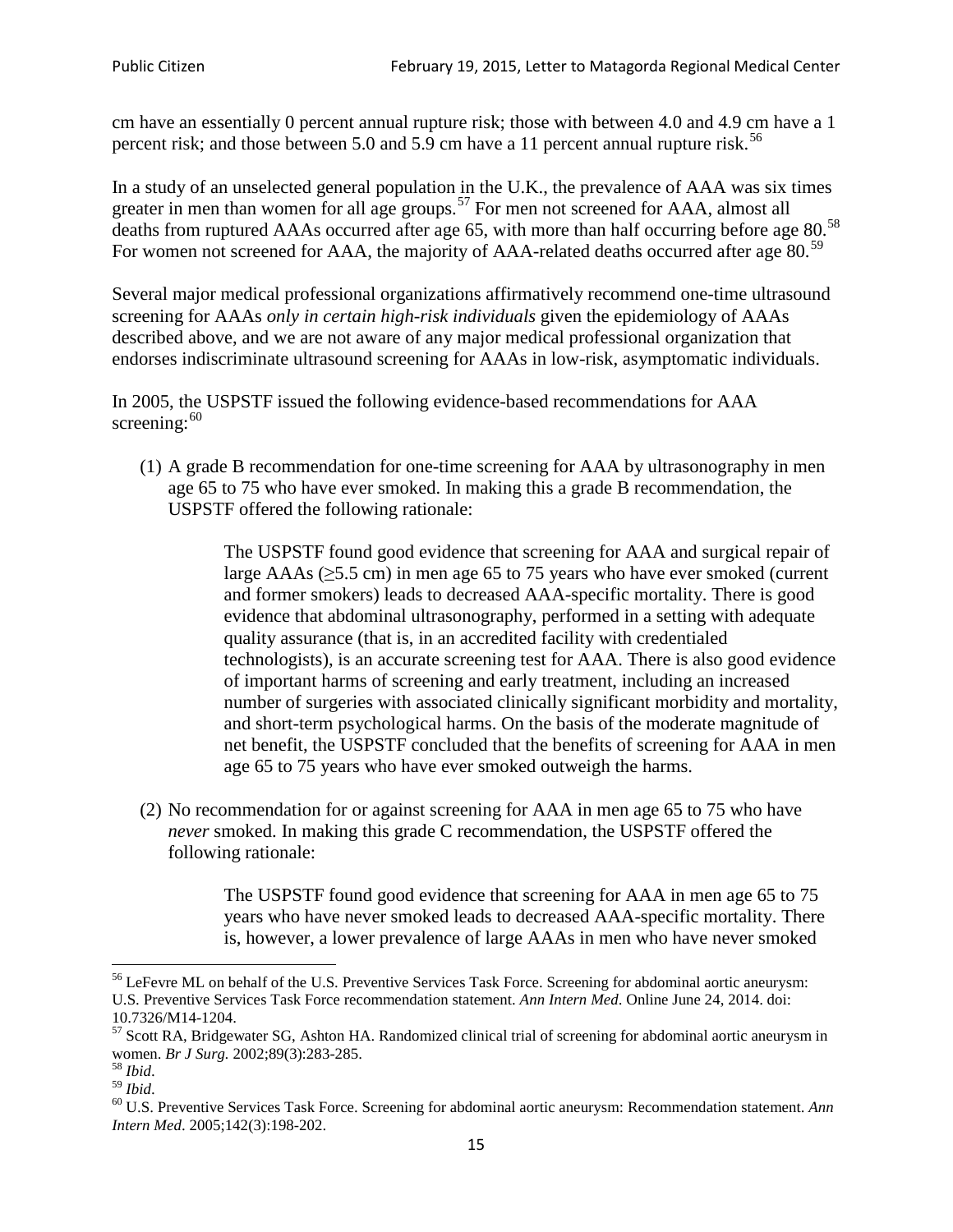compared with men who have ever smoked; thus, the potential benefit from screening men who have never smoked is small. There is good evidence that screening and early treatment lead to important harms, including an increased number of surgeries with associated clinically significant morbidity and mortality, and short-term psychological harms. The USPSTF concluded that the balance between the benefits and harms of screening for AAA is too close to make a general recommendation in this population.

(3) A grade D recommendation *against* routine screening for AAA in women. In making this a grade D recommendation, the USPSTF offered the following rationale:

> Because of the low prevalence of large AAAs in women, the number of AAArelated deaths that can be prevented by screening this population is small. There is good evidence that screening and early treatment result in important harms, including an increased number of surgeries with associated morbidity and mortality, and psychological harms. The USPSTF concluded that the harms of screening women for AAA therefore outweigh the benefits.

In June 2014, the USPSTF issued a revised recommendation statement, based on an updated review of the available evidence published between January 2004 and January 2013.<sup>[61](#page-15-0)</sup> The updated recommendations differ slightly from the 2005 recommendations and include the following: $62$ 

(1) A grade B recommendation for one-time screening for AAA with ultrasonography in men ages 65 to 75 who have ever smoked (no change from 2005). The USPSTF provided the following updated rationale for this unchanged recommendation:

> Four large, population-based, randomized, controlled trials (RCTs) show that invitation to 1-time screening for AAA is associated with reduced AAA-specific mortality in men. This benefit begins 3 years after testing and persists up to 15 years. In addition, risk reduction for AAA rupture and emergency surgery persists up to 10 to 13 years.

> In the 2 highest-quality trials, the relative reduction in AAA-specific mortality after 13 years was 42% to 66%. In the largest trial, where prevalence of AAA was approximately 5% in the screened group, screening was associated with an absolute risk reduction in death of 1.4 per 1000 men.

Abdominal aortic aneurysms are most prevalent in men who have ever smoked, occurring in approximately 6% to 7% of this population. This prevalence increases the importance of screening in these men because it maximizes the absolute benefit that could be achieved (that is, it improves the likelihood that

<span id="page-15-0"></span><sup>61</sup> Guirguis-Blake JM, Beil TL, Senger CA Whitlock EP. Ultrasonography screening for abdominal aortic aneurysms: A systematic review for the U.S. Preventive Services Task Force. *Ann Intern Med*. 2014;160(5):321- 329.

<span id="page-15-1"></span> $62$  LeFevre ML on behalf of the U.S. Preventive Services Task Force. Screening for abdominal aortic aneurysm: U.S. Preventive Services Task Force recommendation statement. *Ann Intern Med*. 2014;161(4):281-290..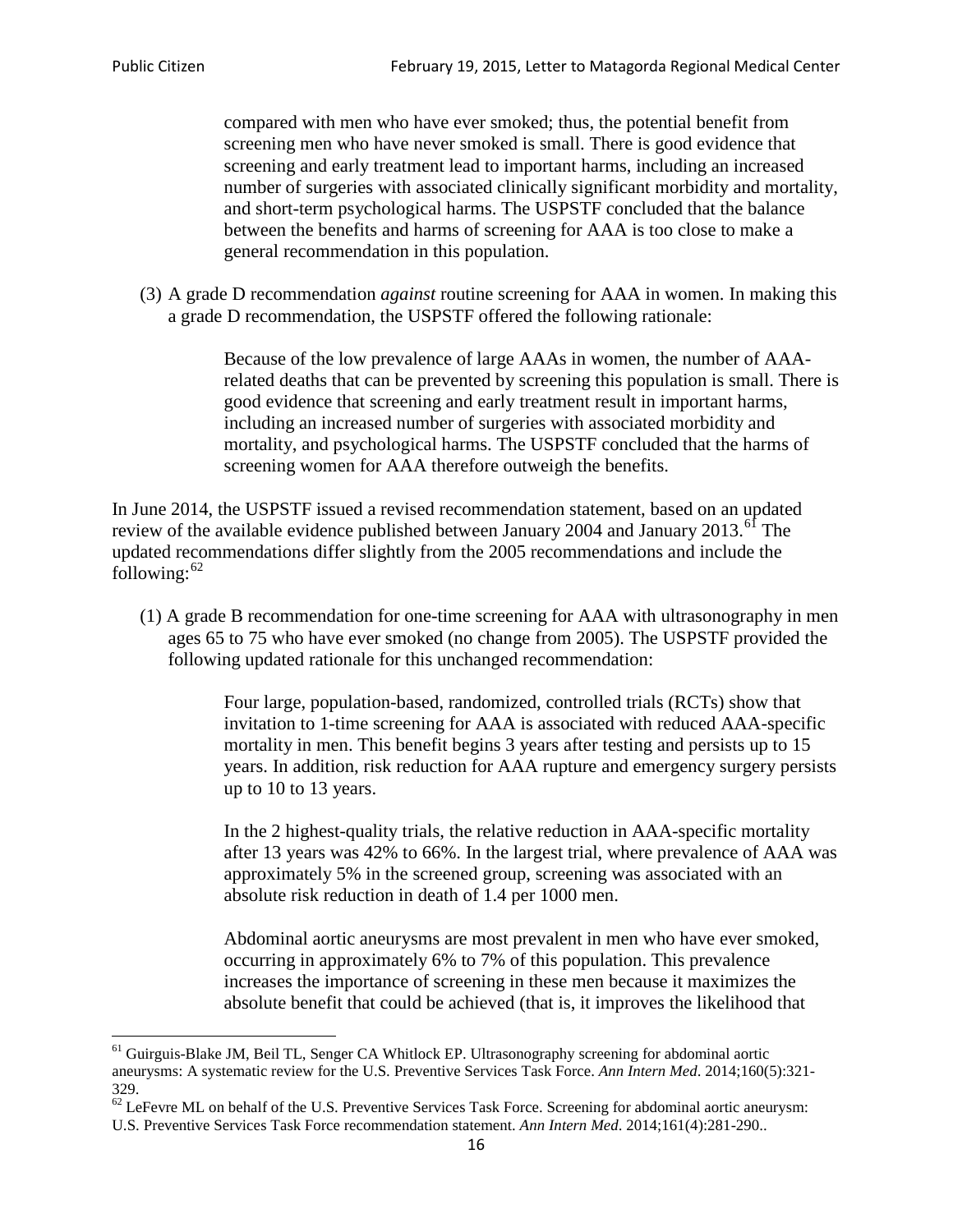men in this group will benefit from screening). Convincing evidence shows that 1-time screening with ultrasonography results in a moderate benefit in men aged 65 to 75 years who have ever smoked.

The USPSTF concluded with high certainty that screening for AAA with ultrasonography in men ages 65 to 75 who have ever smoked has a moderate net benefit.

(2) A grade C recommendation that clinicians *selectively* offer screening for AAA in men ages 65 to 75 who have never smoked rather than routinely screening all men in this group. Evidence indicates that the net benefit of screening all men ages 65 to 75 years who have never smoked is small. In determining whether this service is appropriate in individual cases, patients and clinicians should consider the balance of benefits and harms on the basis of evidence relevant to the patient's medical history, family history, other risk factors, and personal values. The USPSTF offered the following rationale for this new recommendation:

> Screening men overall reduces AAA-specific death, rupture, and emergency surgery. However, the lower prevalence of AAA in men who have never smoked (approximately 2%) substantially reduces the absolute benefit (that is, it greatly lowers the probability that men in this group will benefit from screening). Adequate evidence shows that 1-time screening for AAA with ultrasonography results in a small benefit in men aged 65 to 75 years who have never smoked.

The USPSTF also suggested the following clinical considerations with respect to this new recommendation:

Despite the demonstrated benefits of screening for AAA in men overall, the lower prevalence of AAA in male never-smokers versus male ever-smokers suggests that clinicians should consider a patient's risk factors and the potential for harm before screening for AAA rather than routinely offering screening to all male never-smokers. Important risk factors for AAA include older age and a firstdegree relative with an AAA; other risk factors include a history of other vascular aneurysms, coronary artery disease, cerebrovascular disease, atherosclerosis, hypercholesterolemia, obesity, and hypertension. Factors associated with a reduced risk for AAA include African American race, Hispanic ethnicity, and diabetes.

(3) An I statement concluding that the current evidence is insufficient to assess the balance of benefits and harms of screening for AAA in women ages 65 to 75 who have ever smoked. (An I statement means the USPSTF concludes that the current evidence is insufficient to assess the balance of benefits and harms of the service. Evidence may be lacking, of poor quality, or conflicting, and the balance of benefits and harms cannot be determined.) The USPSTF offered the following rationale for this draft statement:

> *Potential Preventable Burden.* A screening study in Sweden found that the prevalence of AAA in women aged 70 years was low (0.8%) for ever-smokers but increased to 2.0% for current smokers. A meta-analysis of individual-patient data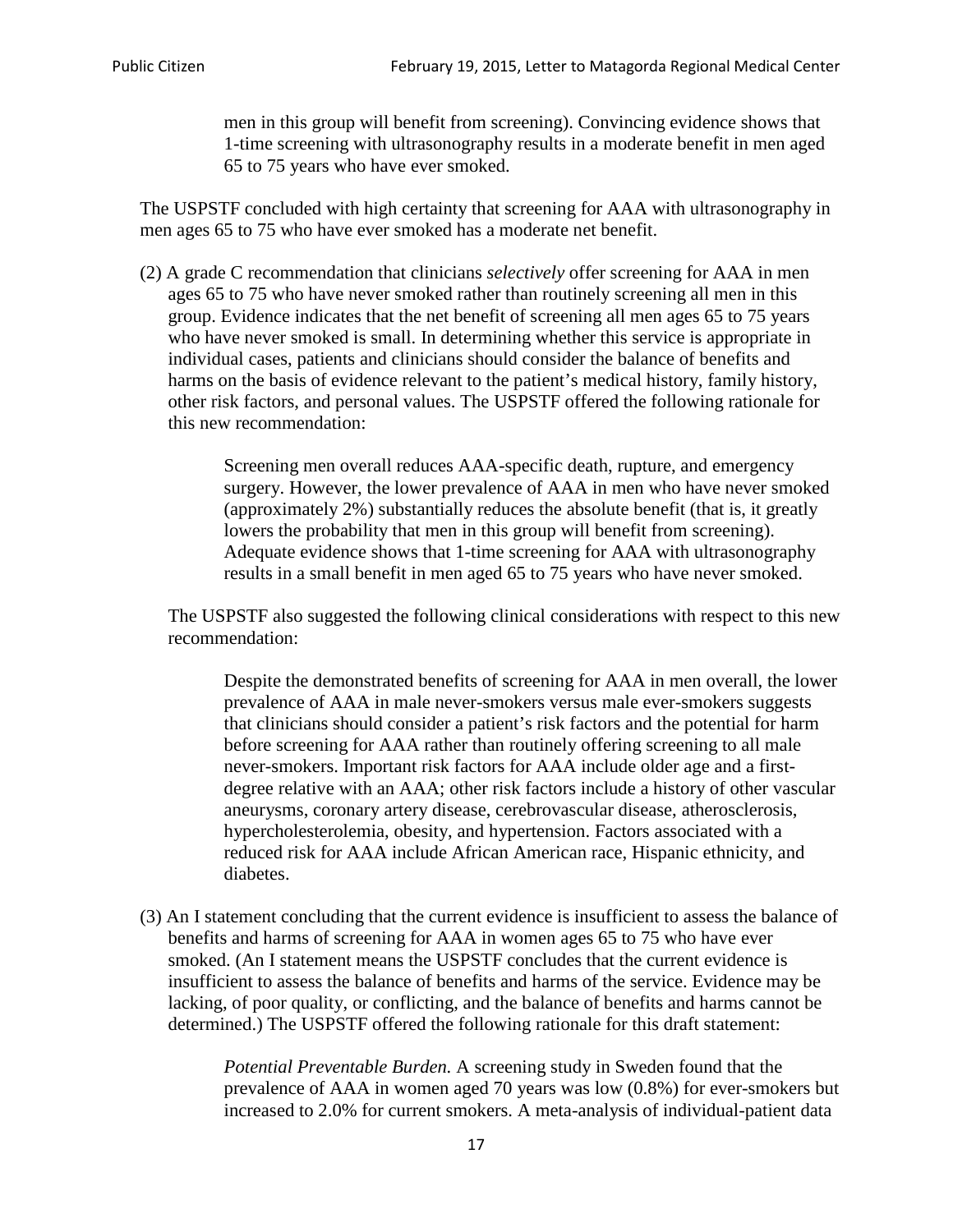found that women have a higher risk than men for AAA rupture at the same diameter (hazard ratio [HR], 3.76 [95% CI, 2.58 to 5.47]). However, AAAassociated deaths occur at an older age in women (at a time of increased competing causes of death and a declining benefit–risk ratio for operative interventions), with 70% of deaths occurring after age 80 years in women compared with fewer than 50% in men. In the only screening RCT that included women, most screen-detected AAAs in women were small (3.0 to 3.9 cm) and AAA-specific mortality was low in screened and unscreened women  $(<0.2\%)$ after 10 years.

*Potential Harms.* Four RCTs (primarily done in men) showed that screening for AAA doubled the rate of AAA-associated surgeries, largely driven by an increase in elective surgeries. Most screen-detected AAAs were below the 5.5-cm threshold for immediate repair. This finding generally results in long-term or lifelong surveillance and is probably associated with some amount of overtreatment, although the magnitude of this burden is difficult to quantify.

Most screening trials reported an associated decrease in emergency AAA repairs and a reduced 30-day mortality rate associated with emergency surgery in populations invited to screen, although mortality associated with elective surgery was not reduced. Operative mortality associated with AAAs is higher in women than in men (7% vs. 5% for open repair and 2% vs. 1% for endovascular repair, respectively).

*Costs.* In addition to the cost of ultrasonography screening (approximately \$100), the estimated potential associated cost of elective surgery to repair a screendetected AAA ranges from \$37 000 to \$43 000. Potential opportunity costs also may arise, because screening may take the place of other preventive activities that may be more beneficial to the patient.

*Current Practice.* Screening for AAA is provided as part of the "welcome-to-Medicare visit" for women who have a family history of AAA. However, the evidence is insufficient to accurately characterize current practice patterns related to screening for AAA in women.

A retrospective analysis from 2000 to 2010 used the National Inpatient Sample, a database that has a stratified 20% random sample of all nonfederal inpatient hospital admissions in the United States. This analysis found that women are more likely than men to have open surgery versus endovascular aneurysm repair (EVAR) for unruptured AAA (24% vs. 17%, respectively), potentially because of issues with access to the iliac artery (that is, smaller artery size) that may preclude endovascular management.

A retrospective review of 4026 AAA repairs in the Vascular Study Group of New England database (a voluntary registry from 30 academic and community hospitals in the 6 New England states) reported that women were more likely than men to have open surgery versus EVAR and to be older and have smaller aortic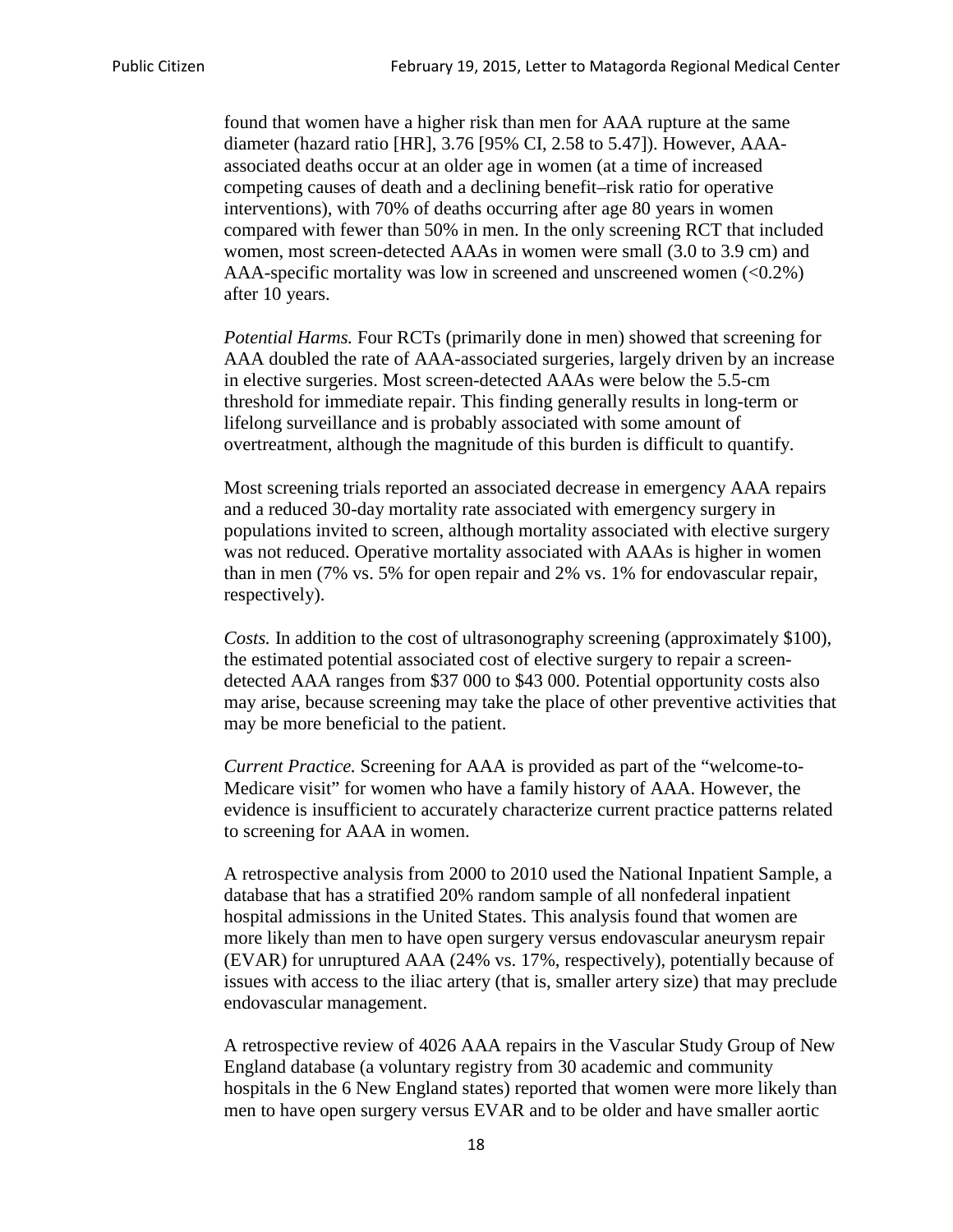diameters at the time of repair. Postoperative complications were higher in women than in men after elective EVAR or open repair, including emergency reoperations, dysrhythmias, leg ischemia or emboli, bowel ischemia, or need for discharge to another medical facility rather than home.

(4) A grade D recommendation *against* routine screening for AAA in women who have never smoked. The USPSTF offered the following rationale for this draft updated recommendation:

> The prevalence of AAA in women who have never smoked is low (0.03% to 0.60% in women aged 50 to 79 years). The evidence also shows no apparent benefit of screening for AAA in women. The USPSTF therefore concludes that adequate evidence shows that the absolute benefit of 1-time screening for AAA with ultrasonography in women who have never smoked can effectively be bounded at none or almost none.

In discussing the harms of detection and early treatment of AAAs, the USPSTF noted the following: $63$ 

In the available trials, groups invited to screening were approximately twice as likely as control groups to have any AAA surgery within 3 to 5 years, predominantly driven by an increase in elective surgeries. More than 90% of AAAs identified by screening were below the 5.5-cm threshold for immediate repair. Detecting smaller AAAs generally leads to long-term (potentially lifelong) surveillance.

A person's risk for death related to elective surgery for AAA is lower than that for death related to emergency surgery for rupture. However, the increase in the overall rates of detection and surgery in the screening groups still potentially represents a harm. A proportion of AAAs will never rupture because they do not advance or because a person dies of a competing cause.

The exact extent of overdiagnosis and overtreatment is difficult to estimate. One study from Massachusetts General Hospital reviewed 24 000 consecutive autopsies between 1952 and 1975 and found that 75% of the 473 patients who died with an undetected or unoperated AAA had a cause of death not related to the AAA (41% were >5.1 cm in diameter). Given that even elective treatment is associated with some risk for perioperative mortality, overtreatment is an important issue to consider when deciding whether to screen for this condition....

Convincing evidence shows that the harms associated with 1-time screening for AAA with ultrasonography are at least small in all populations and potentially higher in women because of their higher risk for operative mortality.

In 2011, the Society for Vascular Surgery issued a position statement on vascular screening recommending a one-time ultrasound screening for AAA for all men age 65 or older and

<span id="page-18-0"></span><sup>63</sup> *Ibid*.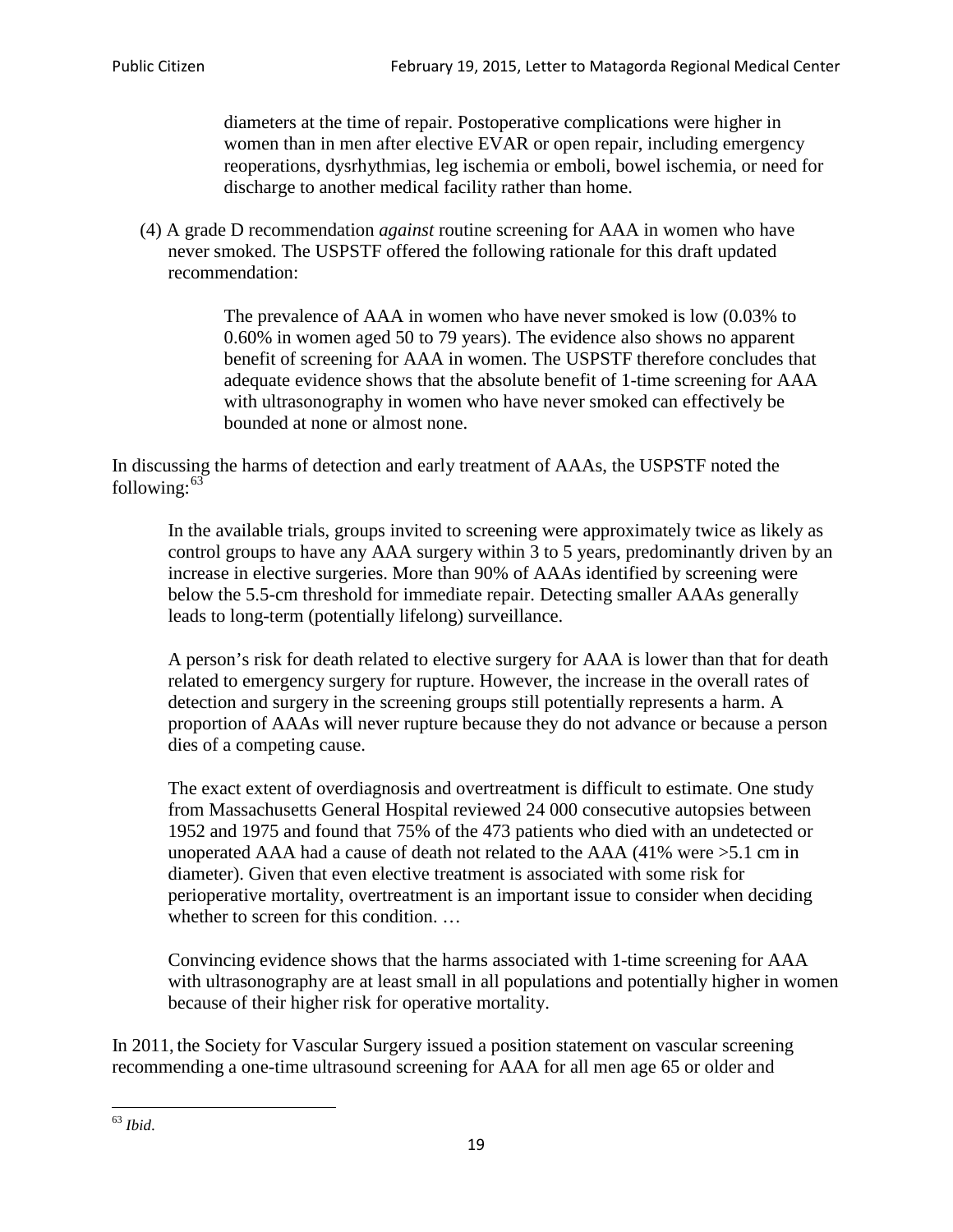screening men as early as age 55 who have a family history of AAA.<sup>[64](#page-19-0)</sup> The society also recommended one-time ultrasound screening for AAA for all women age 65 or older who have a family history of AAA or have smoked.

In 2012, the ACCF, American College of Radiology, American Institute of Ultrasound in Medicine, American Society of Echocardiography, American Society of Nephrology, Intersocietal Commission for the Accreditation of Vascular Laboratories, Society for Cardiovascular Angiography and Interventions, Society of Cardiovascular Computed Tomography, Society for Interventional Radiology, Society for Vascular Medicine, and Society for Vascular Surgery jointly issued evidence-based appropriate use criteria for noninvasive vascular testing (ultrasound and physiological testing) for a variety of possible indications.<sup>[65](#page-19-1)</sup> For each indication, these organizations classified the use of noninvasive vascular testing into one of the following three categories:

- **Appropriate:** The test is one in which the expected incremental information, combined with clinical judgment, exceeds the expected negative consequences — including the risks of the procedure itself and the downstream impact of poor test performance such as delay in diagnosis (false-negatives) or inappropriate diagnosis (false-positives) — by a sufficiently wide margin for the specific indication that the procedure is generally considered acceptable care and a reasonable approach for the indication.
- **Uncertain:** The test *may* be generally acceptable and *may* be a reasonable approach for the specific indication; uncertainty also implies that more research and/or patient information is needed to classify the indication definitively.
- **Inappropriate:** The test *is not* generally acceptable and *is not* a reasonable approach for the specific indication.

These organizations classify screening for AAA as *inappropriate* for anyone under age 65 with no history of smoking, except as noted below. They also classify such screening as *uncertain* for anyone 65 or older with no history of smoking.

These organizations did classify screening for AAA as *appropriate* for the following subgroups:

- Adults older than age 60 with a first-degree relative with an AAA.
- Adults age 65 or older who are current or former smokers.

In summary, the USPSTF and many other major medical professional organizations recommended against routine screening for AAA, or designate such screening as inappropriate for those individuals who are not at high risk for developing AAA. Screening for AAA in the

<span id="page-19-0"></span><sup>64</sup> Society for Vascular Surgery. SVS Position Statement on Vascular Screenings. January 2011. [http://www.vascularweb.org/about/positionstatements/Pages/svs-position-statement-on-vascular-screening.aspx.](http://www.vascularweb.org/about/positionstatements/Pages/svs-position-statement-on-vascular-screening.aspx) 

<span id="page-19-1"></span>Accessed August 21, 2014.<br><sup>65</sup> Mohler ER, Gornik HL, Gerhard-Herman M, et al. ACCF/ACR/AIUM/ASE/ASN/ICAVL/SCAI/SCCT/SIR/ SVM/SVS 2012 appropriate use criteria for peripheral vascular ultrasound and physiological testing part I: Arterial ultrasound and physiological testing*. J Am Coll Cardiol*. 2012;60(3):242-276.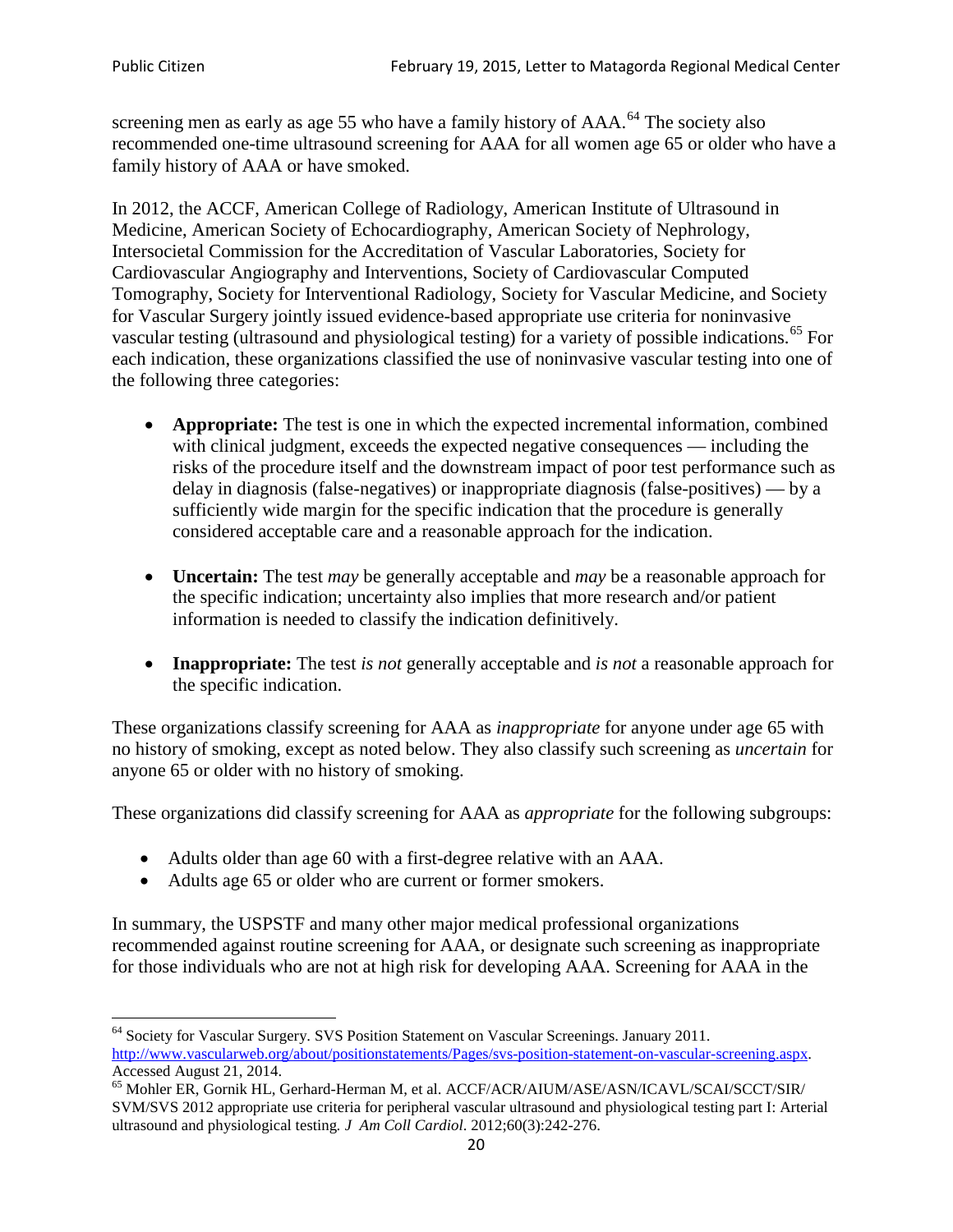general, asymptomatic population has *not* been shown to significantly improve clinical outcome and is likely to do more harm than good.

## **D. Peripheral Arterial Disease Test:**

The Life Line Screening online promotional materials state:<sup>[66](#page-20-0)</sup>

Peripheral Arterial Disease (PAD), more commonly known as hardening of the arteries, affects about eight million Americans. It is a condition in which the large and mediumsized arteries supplying blood to the legs become narrow or clogged, constricting the flow of blood. PAD is caused by atherosclerosis, a gradual process in which cholesterol and scar tissue build up, forming a substance called plaque that clogs the artery. PAD not only causes pain and disability, it also is associated with a much higher risk of heart disease. …

Peripheral Arterial Disease Screening

o A quick, easy and non-invasive procedure, PAD screening is done by using the ankle-brachial index (ABI). After removing your socks and shoes, you will have pressure cuffs placed around your upper arms and ankles. A small ultrasound device will then measure the systolic blood pressure in your limbs. …

Who should have a peripheral arterial disease screening?

• Anyone with risk factors

How often should I get a peripheral arterial disease screening?

• Annually

In 2012, the ACCF, American College of Radiology, American Institute of Ultrasound in Medicine, American Society of Echocardiography, American Society of Nephrology, Intersocietal Commission for the Accreditation of Vascular Laboratories, Society for Cardiovascular Angiography and Interventions, Society of Cardiovascular Computed Tomography, Society for Interventional Radiology, Society for Vascular Medicine, and Society for Vascular Surgery jointly issued evidence-based appropriate use criteria for noninvasive vascular testing (ultrasound and physiological testing) for a variety of possible indications. These appropriate use criteria identify the following as the only appropriate indications for lower extremity artery testing with ABI: patients with diminished pulses, femoral bruit, age greater than 50 with diabetes or smoking, or age greater than 70, which is consistent with ACC/AHA PAD guidelines. The evaluation with ABI for those younger than 50 and those with diabetes was classified as uncertain.<sup>[67](#page-20-1)</sup>

<span id="page-20-0"></span><sup>&</sup>lt;sup>66</sup> Life Line Screening. Peripheral arterial disease screening. [http://www.lifelinescreening.com/What-We-Do/What-](http://www.lifelinescreening.com/What-We-Do/What-We-Screen-For/Peripheral-Arterial-Disease)

<span id="page-20-1"></span>[We-Screen-For/Peripheral-Arterial-Disease.](http://www.lifelinescreening.com/What-We-Do/What-We-Screen-For/Peripheral-Arterial-Disease) Accessed January 9, 2015.<br><sup>67</sup> Mohler ER, Gornik HL, Gerhard-Herman M, et al. ACCF/ACR/AIUM/ASE/ASN/ICAVL/SCAI/SCCT/SIR/ SVM/SVS 2012 appropriate use criteria for peripheral vascular ultrasound and physiological testing part I: Arterial ultrasound and physiological testing. *J Am Coll Cardiol*. 2012;60(3):242-276.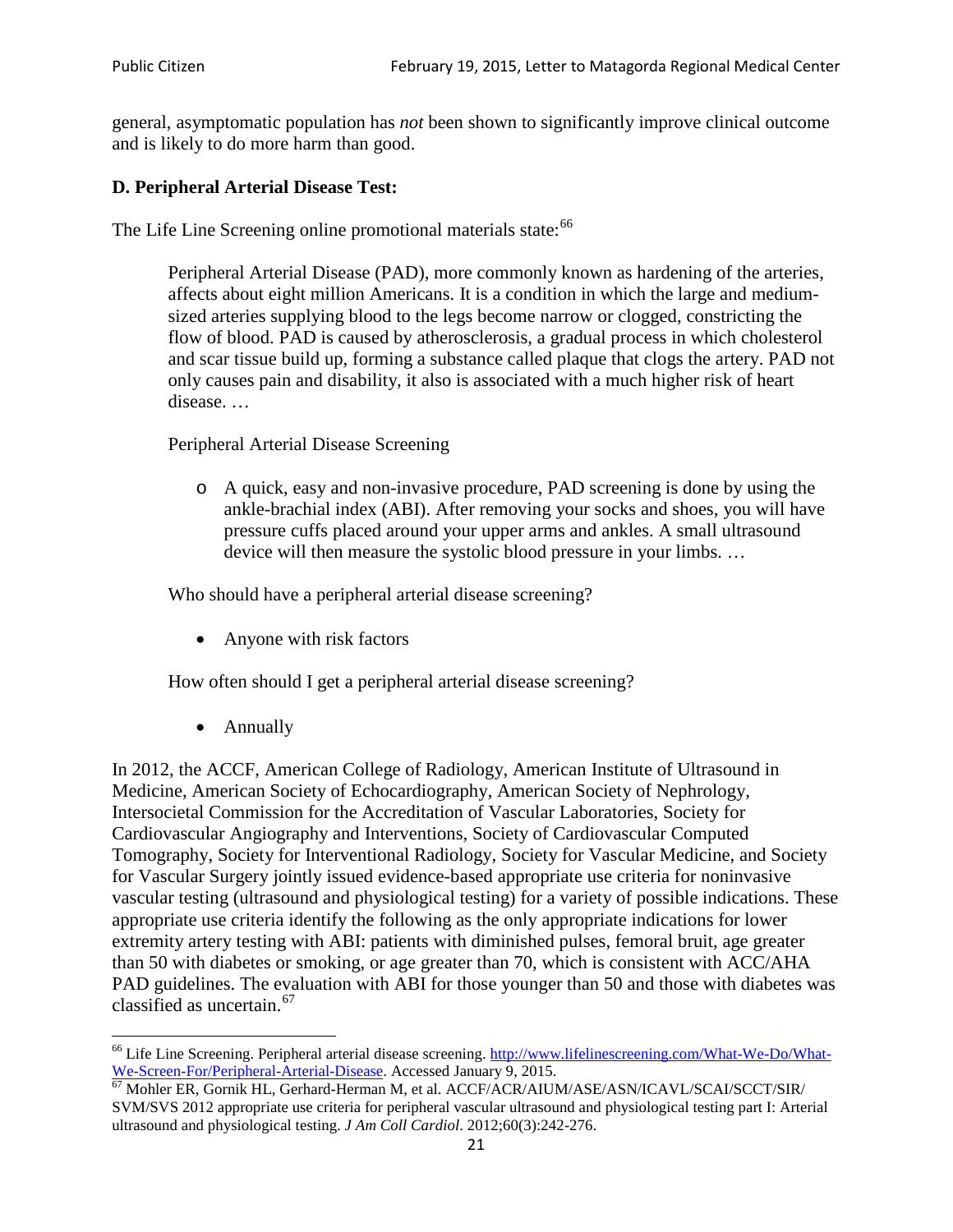In 2013, the USPSTF, based on a systematic review of the scientific literature,<sup>[68](#page-21-0)</sup> issued a grade I statement on ABI testing, concluding that the current evidence is *insufficient* to assess the balance of benefits and harms of screening for peripheral artery disease and cardiovascular disease risk assessment with ABI in adults.<sup>[69](#page-21-1)</sup> In making this statement, the USPSTF noted the following regarding its assessment of the possible benefits and harms of ABI screening:

#### **Benefits of Detection and Early Treatment**

The USPSTF found no evidence that screening for and treatment of PAD in asymptomatic patients leads to clinically important benefits. It also reviewed the potential benefits of adding the ABI to the Framingham Risk Score (FRS) and found evidence that this results in some patient risk reclassification; however, how often the reclassification is appropriate or whether it results in improved clinical outcomes is not known.

Determining the overall benefit of ABI testing requires not only evidence on appropriate risk reclassification but also evidence that this reclassification leads to treatments shown to improve clinical outcomes. One randomized trial found that aspirin did not reduce [cardiovascular disease] events in patients with a low ABI. No studies assessed the effect of lipid-lowering therapy or other cardiovascular risk reduction interventions in patients with asymptomatic PAD and no known diagnosis of [cardiovascular disease] or diabetes. The USPSTF found inadequate evidence that early treatment of screen-detected PAD leads to improvement in clinical outcomes.

#### **Harms of Detection and Early Treatment**

The USPSTF found no studies addressing the magnitude of harms of screening for PAD with the ABI; however, the direct harms to the patient of screening itself, beyond the time needed for the test, are probably minimal. Other harms resulting from testing may include false-positive results, exposure to gadolinium or contrast dye if magnetic resonance angiography (MRA) or computed tomography angiography (CTA) is used to confirm diagnosis, anxiety, labeling, and opportunity costs.

The USPSTF found inadequate evidence on the harms of early treatment of screendetected PAD. One study showed that low-dose aspirin treatment in asymptomatic patients with a low ABI may increase bleeding. Additional harms associated with treatment include use of unnecessary medications (or higher doses) and their resulting adverse effects and discontinuation of medications known to be effective in patients with established coronary artery disease (CAD) if the patient is reclassified to a lower risk category on the basis of a normal ABI.

We are not aware of any major medical professional organization that endorses such screening for peripheral vascular disease with ABI in the general asymptomatic population.

Moreover, treatment benefits for asymptomatic individuals with screen-detected PAD are not well established, and there appear to be no studies that directly assess the impact of screening

<span id="page-21-0"></span><sup>&</sup>lt;sup>68</sup> Lin JS, Olson CM, Johnson ES, Whitlock EP. The ankle-brachial index for peripheral artery disease screening and cardiovascular disease prediction among asymptomatic adults: A systematic evidence review for the U.S. Preventive Services Task Force. *Ann Intern Med.* 2013;159(5):333-341.<br><sup>69</sup> Moyer VA, U.S. Preventive Services Task Force. Screening for peripheral artery disease and cardiovascular

<span id="page-21-1"></span>disease risk assessment with the ankle–brachial index in adults: U.S. Preventive Service Task Force recommendation statement. *Ann Intern Med.* 2013;159(5):342-348.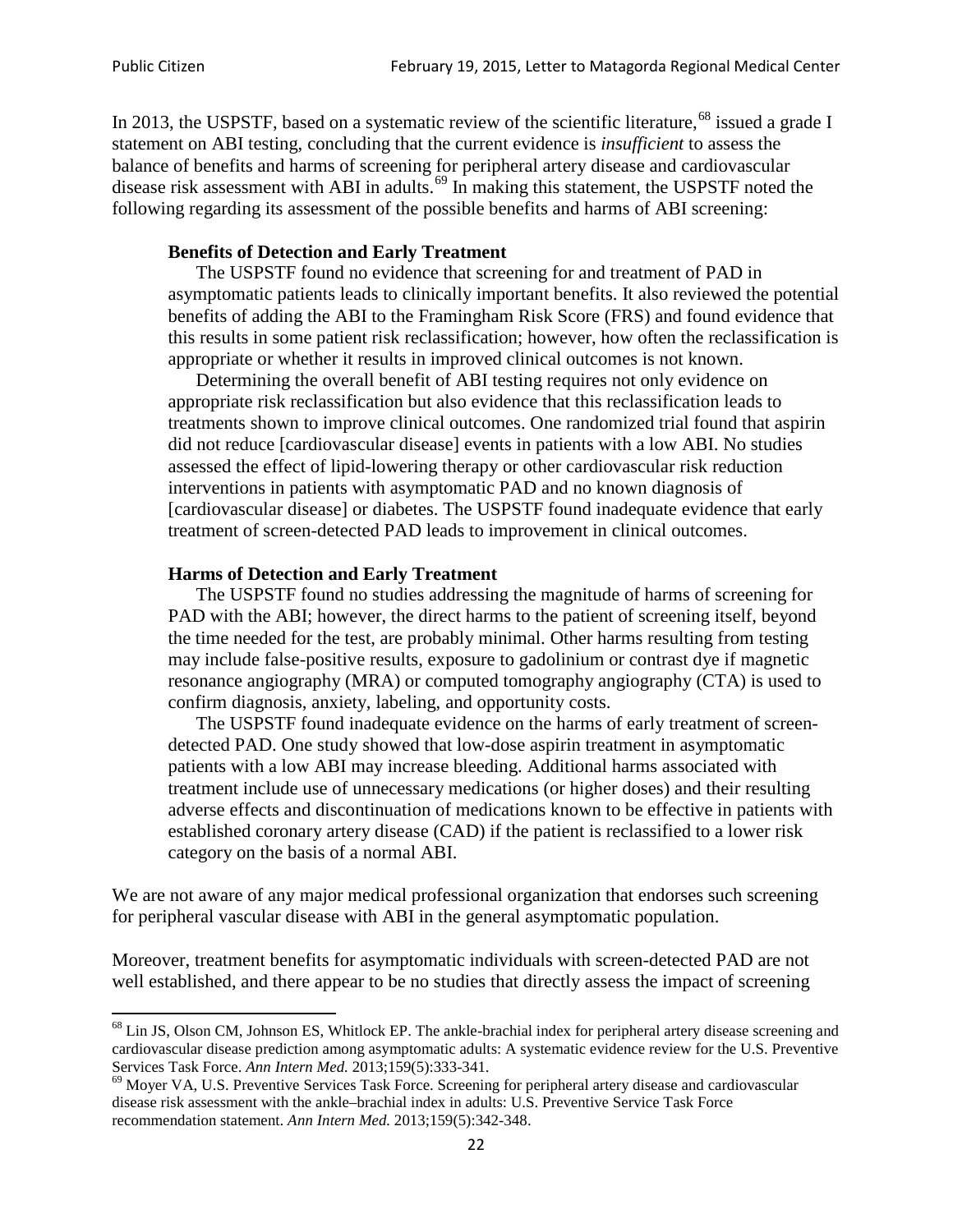unselected adults (or generally asymptomatic adults) with ABI on cardiovascular disease or PAD health outcomes.<sup>[70](#page-22-0)</sup>

### **E. Osteoporosis Screening/Bone Density Test**

The Life Line Screening online promotional materials state: $71$ 

Osteoporosis is a disease in which bone becomes extremely fragile. Bone is a complex living tissue that can be weakened by poor diet and lack of exercise.

As we age, bones begin to break down faster than new bone can be formed. Osteoporosis removes minerals from bones until they become so weak and brittle that they fracture very easily. Actions such as bending to pick up a newspaper, lifting a vacuum, or even coughing can cause a fracture. Some fractures, such as hip fractures, may require hospitalization or major surgery, and may result in disability or even death.

Screening for Osteoporosis

• An easy and painless procedure, an osteoporosis screening requires you to place your foot in an ultrasound device called a bone densitometer. This device then measures the bone mineral density [BMD] of your heel. The heel is measured because its bone is similar to that found in the hip, where fractures most often occur. …

Who should have an Osteoporosis screening?

• Anyone who has the risk factors associated with the disease ...

How often should I get an Osteoporosis screening?

• Annually

Several major medical professional organizations affirmatively recommend screening for osteoporosis in *certain high-risk individuals*, but we are not aware of any major medical professional organization that endorses such screening *annually* for any group of individuals.

In 2008, the American College of Physicians issued the following evidence-based recommendation for osteoporosis screening in men: $^{72}$  $^{72}$  $^{72}$ 

(1) Clinicians should periodically perform individualized assessment of risk factors for osteoporosis in older men (Grade: strong recommendation; moderate-quality evidence).

<span id="page-22-0"></span><sup>70</sup> [Lin JS,](http://www.ncbi.nlm.nih.gov/pubmed?term=Lin%20JS%5BAuthor%5D&cauthor=true&cauthor_uid=24156115) [Olson CM,](http://www.ncbi.nlm.nih.gov/pubmed?term=Olson%20CM%5BAuthor%5D&cauthor=true&cauthor_uid=24156115) [Johnson ES,](http://www.ncbi.nlm.nih.gov/pubmed?term=Johnson%20ES%5BAuthor%5D&cauthor=true&cauthor_uid=24156115) et al. *The Ankle Brachial Index for Peripheral Artery Disease Screening and Cardiovascular Disease Prediction in Asymptomatic Adults: A Systematic Evidence Review for the U.S. Preventive Services Task Force*. Rockville, MD: Agency for Healthcare Research and Quality; 2013.<br>http://www.ncbi.nlm.nih.gov/books/NBK164524. Accessed December 29, 2014.

<span id="page-22-1"></span> $\frac{1}{71}$  Life Line Screening. Osteoporosis screening/bone density test. [http://www.lifelinescreening.com/What-We-](http://www.lifelinescreening.com/What-We-Do/What-We-Screen-For/Osteoporosis)[Do/What-We-Screen-For/Osteoporosis.](http://www.lifelinescreening.com/What-We-Do/What-We-Screen-For/Osteoporosis) Accessed January 9, 2015. <sup>72</sup> Qaseem A, Snow V, Shekelle P, et al. Screening for osteoporosis in men: A clinical practice guideline from the

<span id="page-22-2"></span>American College of Physicians. *Ann Intern Med*. 2008;148(9):680-4.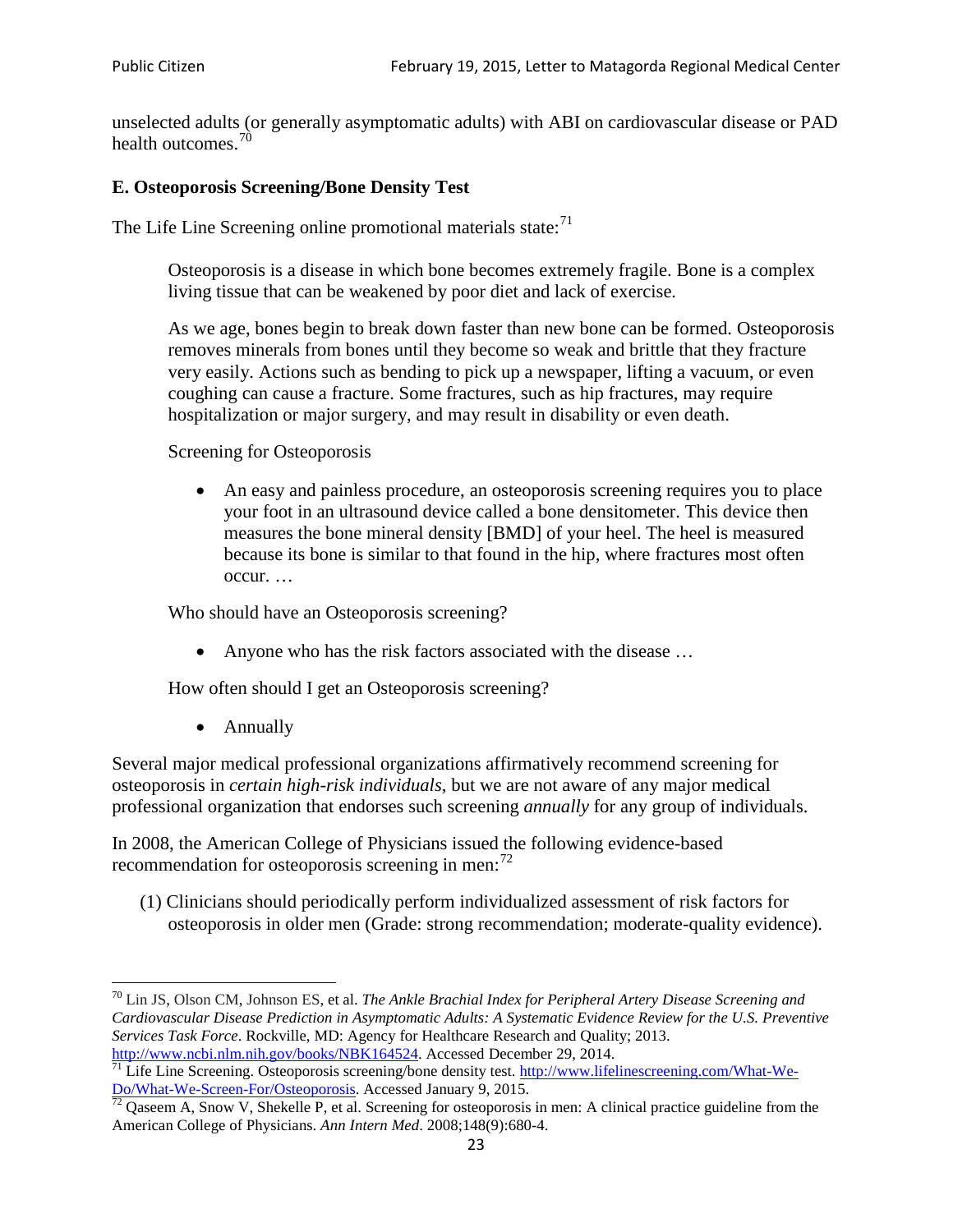A careful assessment of risk for osteoporosis in men is important. The appropriate age to start risk assessment is uncertain. However, by age 65 years, at least 6% of men have DXA [dual-energy X-ray absorptiometry]-determined osteoporosis, therefore, assessment of risk factors before this age is reasonable. Factors that increase the risk for osteoporosis in men include age (>70 years), low body weight (body mass index <20 to 25 kg/m2), weight loss (>10% [compared with the usual young or adult weight or weight loss in recent years]), physical inactivity (participates in no physical activities on a regular basis [walking, climbing stairs, carrying weights, housework, or gardening]), corticosteroid use, androgen deprivation therapy, and previous fragility fracture. Risk assessments should be updated periodically for men who choose not to be screened.

(2) Clinicians should obtain DXA for men who are at increased risk for osteoporosis and are candidates for drug therapy (Grade: strong recommendation; moderate-quality evidence).

Bone density measurement with DXA is the accepted reference standard for diagnosing osteoporosis in men. Men who are at increased risk for osteoporosis are candidates for DXA. Little evidence about alternatives to DXA exists. The 2 most studied methods are quantitative ultrasonography (usually of the calcaneus) and the OST [Osteoporosis Self-Assessment Tool]. Available evidence indicates that neither alternative is sufficiently sensitive or specific at predicting DXA-determined bone mass to be recommended as a substitute for DXA. Although 1 study has demonstrated a strong relationship between calcaneal ultrasonography and subsequent fracture, until treatment trials establish the effectiveness of therapy for osteoporosis diagnosed by ultrasonography rather than DXA, the role of ultrasonography in initiating therapy remains uncertain. No studies have evaluated the optimal intervals for repeated screening by using BMD measurement with DXA.

The evidence review showed that calcaneal ultrasonography predicts DXA-determined osteoporosis only modestly well. However, more important, it was a strong predictor of fracture in men. This may be because ultrasonography identifies other bone properties, such as bone quality, which may not be identified on DXA. Because treatment trials have not measured the effectiveness of therapy for osteoporosis diagnosed by ultrasonography rather than DXA, the role of ultrasonography in diagnosis remains uncertain.

In 2011, the USPSTF issued the following updated evidence-based recommendations for osteoporosis screening:<sup>[73](#page-23-0)</sup>

(1) A grade B recommendation for screening for osteoporosis in women aged 65 years or older and in younger women whose fracture risk is equal to or greater than that of a 65 year-old white woman who has no additional risk factors. In making this a grade B recommendation, the USPSTF offered the following rationale:

> No controlled studies have evaluated the effect of screening for osteoporosis on fracture rates or fracture-related morbidity or mortality.

<span id="page-23-0"></span><sup>&</sup>lt;sup>73</sup> U.S. Preventive Services Task Force. Screening for osteoporosis: U.S. Preventive Services Task Force recommendation statement. *Ann Intern Med*. 2011;154(5):356-364.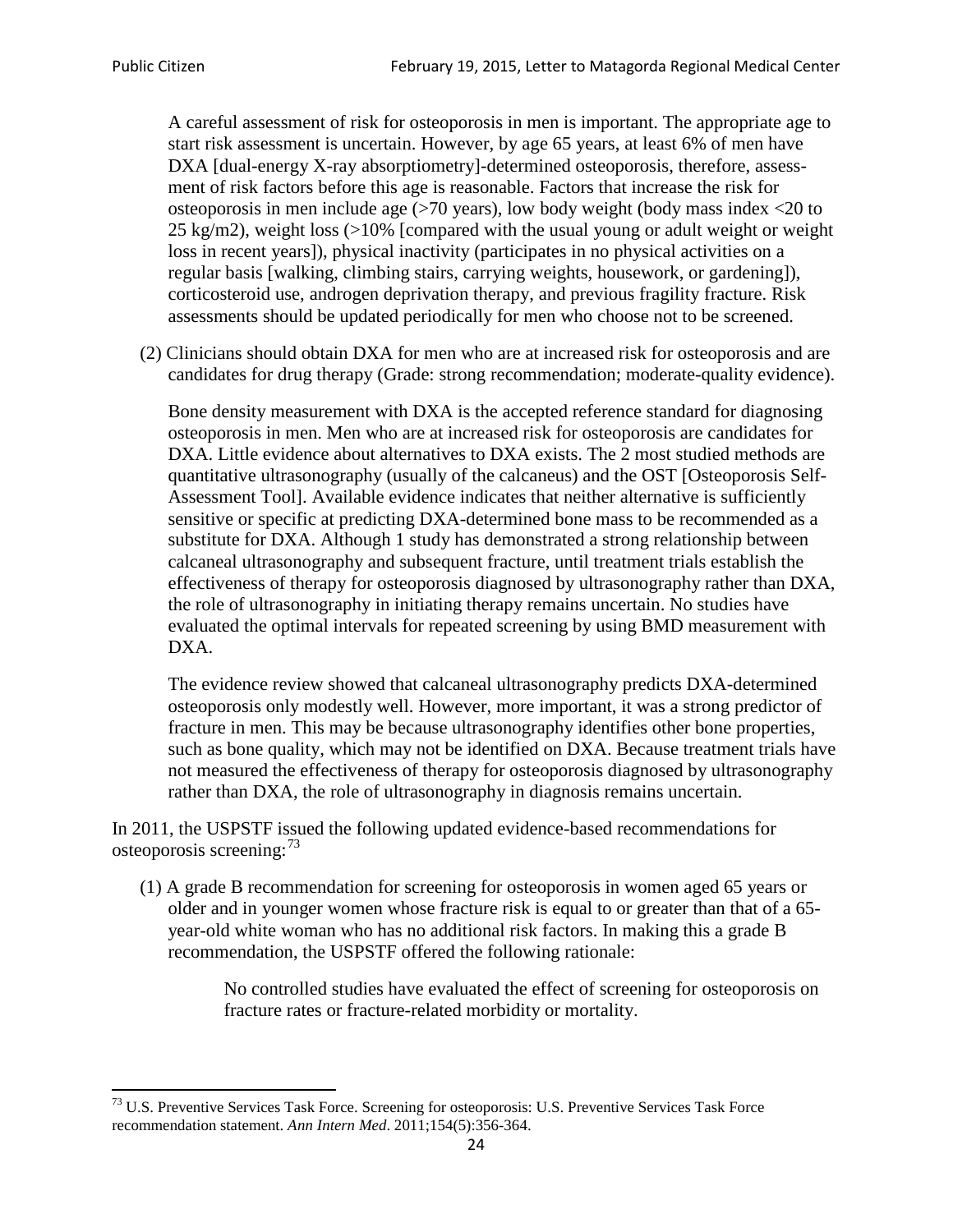In postmenopausal women who have no previous osteoporotic fractures, the USPSTF found convincing evidence that drug therapies reduce the risk for fractures. In women aged 65 years or older and in younger women whose fracture risk is equal to or greater than that of a 65-year-old white woman who has no additional risk factors, the USPSTF judged that the benefit of treating screeningdetected osteoporosis is at least moderate.

(2) An I statement concluding that the current evidence is insufficient to assess the balance of benefits and harms of screening for osteoporosis in men.

> Because of the lack of relevant studies, the USPSTF found inadequate evidence that drug therapies reduce the risk for fractures in men who have no previous osteoporotic fractures. The USPSTF identified the absence of randomized trials of primary fracture prevention in men who have osteoporosis as a critical gap in the evidence.

The USPSTF concludes that for men, evidence of the benefits of screening for osteoporosis is lacking and the balance of benefits and harms cannot be determined.

In discussing how often women should be screened for osteoporosis, the USPSTF noted the following: $74$ 

The potential value of rescreening women whose initial screening test did not detect osteoporosis is to improve fracture risk prediction. Evidence is lacking about optimal intervals for repeated screening and whether repeated screening is necessary in a woman with normal BMD. Because of limitations in the precision of testing, a minimum of 2 years may be needed to reliably measure a change in BMD; however, longer intervals may be necessary to improve fracture risk prediction. A prospective study of 4124 women aged 65 years or older found that neither repeated BMD measurement nor the change in BMD after 8 years was more predictive of subsequent fracture risk than the original measurement.

In 2012, the American College of Obstetricians and Gynecologists (ACOG) issued the following updated evidence-based recommendations on screening women for osteoporosis:<sup>[75](#page-24-1)</sup>

Bone density screening for women should begin at age 65 years. DXA absorptiometry screening can be used selectively for women younger than 65 years if they are postmenopausal and have other significant risk factors for osteoporosis or fracture.

Regarding how often women should be screened for osteoporosis, the ACOG recommended the following: $^{76}$  $^{76}$  $^{76}$ 

(1) In the absence of new risk factors, DXA screening should not be performed more frequently than every 2 years.

<span id="page-24-2"></span><span id="page-24-1"></span><span id="page-24-0"></span><sup>74</sup> *Ibid.* <sup>75</sup> American College of Obstetricians and Gynecologists. Osteoporosis. September 17, 2012. [http://www.guideline.gov/content.aspx?id=38413#Section420.](http://www.guideline.gov/content.aspx?id=38413#Section420) Accessed January 7, 2015.<br><sup>76</sup> *Ibid.*